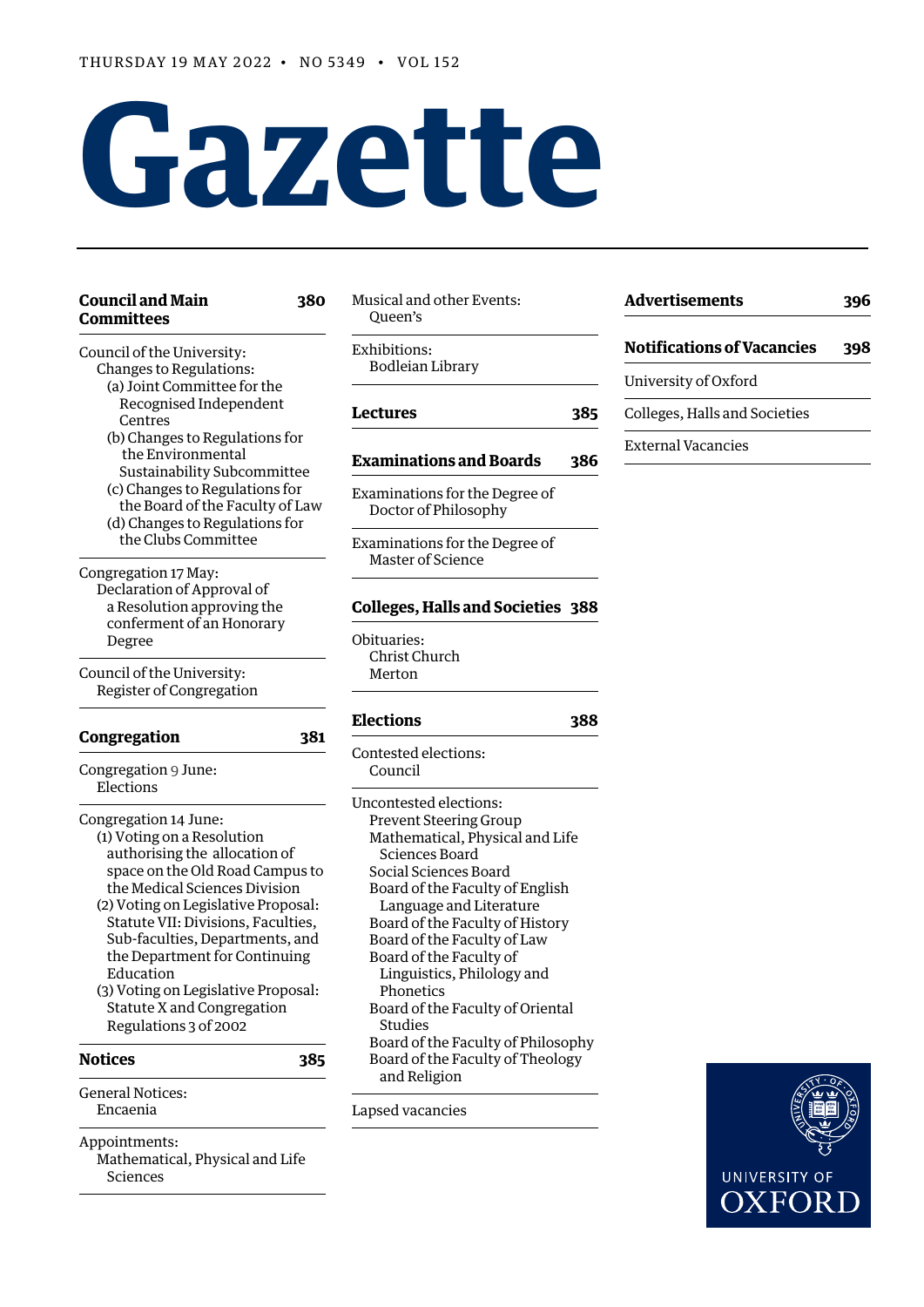# <span id="page-1-0"></span>Council and Main Committees

# **Council of the University**

#### **Changes to Regulations**

Council has made the following changes to regulations, to come into effect on **3 June**.

# **(a) Joint Committee for the Recognised Independent Centres**

#### *Explanatory Note*

Council, on the recommendation of the General Purposes Committee, proposes that the Joint Committee for the Recognised Independent Centres be disbanded, on the basis that it is no longer required as the status of 'Recognised Independent Centre' no longer exists.

#### *Text of Regulations*

In Council Regulations 2 of 2004, concerning Other University Bodies, delete Part 12 concerning the Joint Committee for the Recognised Independent Centres and renumber Part 13 accordingly.

# **(b) Changes to Regulations for the Environmental Sustainability Subcommittee**

#### *Explanatory Note*

The following change, made on the recommendation of the Environmental Sustainability Subcommittee, amends the membership of the Subcommittee to include one of the Proctors/Assessor and the Chair of the Buildings and Estates Subcommittee as *ex officio* members of the subcommittee.

#### *Text of Regulations*

In Part 38 of Council Regulations 15 of 2002, concerning the Environmental Sustainability Subcommittee of the Planning and Resource Allocation Committee, amend regulation 38.1 as follows (new text underlined, deleted text struck through):

'38.1. The Environmental Sustainability Subcommittee of the Planning and Resource Allocation Committee shall consist of:

(1) the Pro-Vice-Chancellor (Planning and Resources) who shall chair the subcommittee;

(2) the Pro-Vice-Chancellor (Education) (or nominee);

(3) the Pro-Vice-Chancellor (Research) (or nominee);

(4) the Pro-Vice-Chancellor (People and Digital) (or nominee);

(5) the Director of Finance (or nominee);

(6) the Director of Estates (or nominee);

(7) one of the Proctors or the Assessor as may be agreed between them;

(8) the Chair of the Buildings and Estates Subcommittee of the Planning and Resource Allocation Committee;

(79)-(1012) one representative of each of the academic divisions with relevant expertise, appointed by the head of each division, respectively;

(1113) a representative of Gardens, Libraries and Museums with relevant expertise, appointed by the Head of Gardens, Libraries and Museums;

 $(1214)$  a representative from the Department for Continuing Education with relevant expertise, appointed by the director of the department;

 $(1315)$  a representative of the Conference of Colleges, elected by the Conference of Colleges; and

(1416) one sabbatical trustee of the Oxford University Student Union.'

# **(c) Changes to Regulations for the Board of the Faculty of Law**

#### *Explanatory Note*

The following change, made on the recommendation of the Social Sciences Divisional Board, amends the membership of the Board.

# *Text of Regulations*

In Council Regulations 19 of 2002, concerning the Faculty Boards, amend regulation 12 (2) (new text underlined, deleted text struck through):

'12. (2) In addition, the following 12 Faculty Officers shall be members of the Law Board ex officio:

Dean of the Law Faculty (Chair of the Law Board)

Vice Dean (Vice-Chair of the Law Board)

Associate Dean for Graduate Studies (Research)

Associate Dean for Graduate Studies (Taught)

Associate Dean for Undergraduate Studies in Law

Associate Dean for Development and CommunicationsEquality and Diversity

Associate Dean for Research

Director of the Centre for Criminology

Director of the Centre for Socio-Legal Studies

Director of the Institute for European and Comparative Law

Director of the Oxford Intellectual Property Research Centre

Director of the Bonavero Institute of Human Rights.'

# **(d) Changes to Regulations for the Clubs Committee**

#### *Explanatory Note*

The following change, made on the recommendation of the Clubs Committee, amends the membership of the Clubs Committee to allow student club committee officers other than the secretary to be members, in order to diversify student representation on the Committee.

#### *Text of Regulations*

In Part 2 of Council Regulations 2 of 2004, relating to the Clubs Committee, amend regulation 2.1 as follows (new text underlined, deleted text struck through):

'2.1. There shall be a Clubs Committee consisting of:

(1) the Assessor, who shall chair the committee;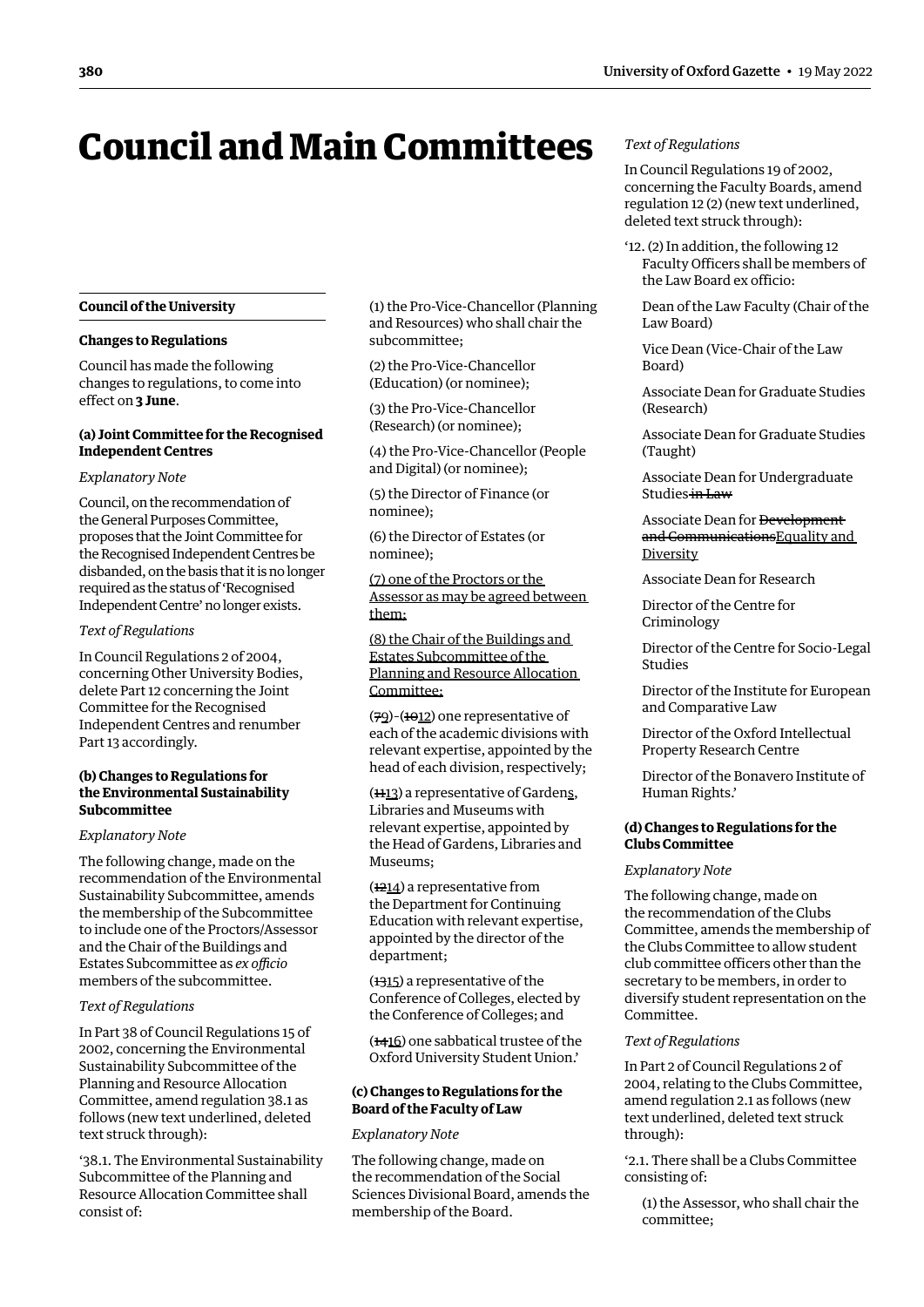<span id="page-2-0"></span>(2) the Assessor-elect;

(3) the Director of Sport;

(4) a member of Congregation, being a Senior Treasurer of Amalgamated Clubs, appointed by the Conference of Colleges;

(5) a student member representative appointed by the Oxford University Student Union;

(6), (7) two resident student members, being the president, secretary or treasurer of atwo different non-sports clubs or publications registered with the Proctors, appointed by the Clubs Committee.'

### **Congregation** 17 May

# **Declaration of Approval of a Resolution approving the conferment of an Honorary Degree**

No notice of opposition having been given, the Vice-Chancellor declared approved the resolution concerning the conferment of an Honorary Degree.

#### **Council of the University**

#### **Register of Congregation**

The Vice-Chancellor reports that the following names have been added to the Register of Congregation:

Bushell, P A, Bodleian Libraries Koutsika, G, Ashmolean Museum

# Congregation

# **Elections**

# [CONTESTED ELECTIONS](#page-9-0)

- [Council](#page-9-0) (Humanities and Social Sciences)
- Council (non-divisional)

#### [UNCONTESTED ELECTIONS](#page-12-0)

- [Prevent Steering Group](#page-12-0)
- [Mathematical, Physical and Life](#page-12-0)  [Sciences Board](#page-12-0)
- [Social Sciences Board](#page-12-0)
- [Board of the Faculty of English](#page-12-0)  [Language and Literature](#page-12-0)
- [Board of the Faculty of History](#page-13-0)
- [Board of the Faculty of Law](#page-13-0)
- [Board of the Faculty of Linguistics,](#page-13-0)  [Philology and Phonetics](#page-13-0)
- [Board of the Faculty of Oriental](#page-14-0)  [Studies](#page-14-0)
	- [Board of the Faculty of](#page-14-0)  [Philosophy](#page-14-0)
	- [Board of the Faculty of Theology](#page-14-0)  [and Religion](#page-14-0)

# [LAPSED VACANCIES](#page-14-0)

Details are in ['Elections'](#page-9-1) section below.

**Congregation** 14 June

| Congregation |  |
|--------------|--|
|--------------|--|

# **(1) Voting on a Resolution authorising allocation of space on the Old Road Campus to the Medical Sciences Division**

## *Explanatory Note*

The completion of the Old Road Campus is a capital priority for the Medical Sciences Division. Construction for the Institute of Developmental and Regenerative Medicine (IDRM, Plot B3) has now been completed, leaving three further plots to develop under the consented masterplan for the site, B1, B2 and B3a. Design for the next development on the ORC (the Institute of Global Health on Plot B1) is progressing.

The Pandemic Sciences Institute will draw upon experience and lessons learnt from the COVID-19 pandemic to identify and counter future

pandemic threats. In partnership with academia, industry and public health organisations across the world, the University will create science-led innovations to accelerate understanding and develop new diagnostics, treatments, vaccines and digital disease control tools, with a focus on equitable access to benefits for all. The project will seek to develop Plot B2 on the Old Road Campus to deliver state-of-the-art laboratory and research space across a number of disciplines related to Pandemic Sciences.

#### *Text of Resolution*

That site B2, approximately 8,984 sqm, on the Old Road Campus be allocated to the Medical Sciences Division for the construction of a new building for the new Pandemic Sciences Institute.

# **(2) Voting on Legislative Proposal: Statute VII: Divisions, Faculties, Sub-faculties, Departments, and the Department for Continuing Education**

# *Explanatory Note*

Council has approved a proposal from the Humanities Divisional Board to change the name of the Faculty of Oriental Studies to the Faculty of Asian and Middle Eastern Studies. The proposal has endorsement from the faculty.

To implement that decision, changes are required to Statute VII, and to Council regulations, to update the name of the faculty. The opportunity is also being taken to update the composition of the Faculty Board.

*WHEREAS it is expedient to change the name of the Faculty of Oriental Studies to the Faculty of Asian and Middle Eastern Studies and amend regulations to reflect this change,* THE UNIVERSITY ENACTS AS FOLLOWS.

In Statute VII, concerning Divisions, Faculties, Sub-faculties, Departments, and the Department for Continuing Education, amend section 5 regarding faculties, sub-faculties, and departments as follows (new text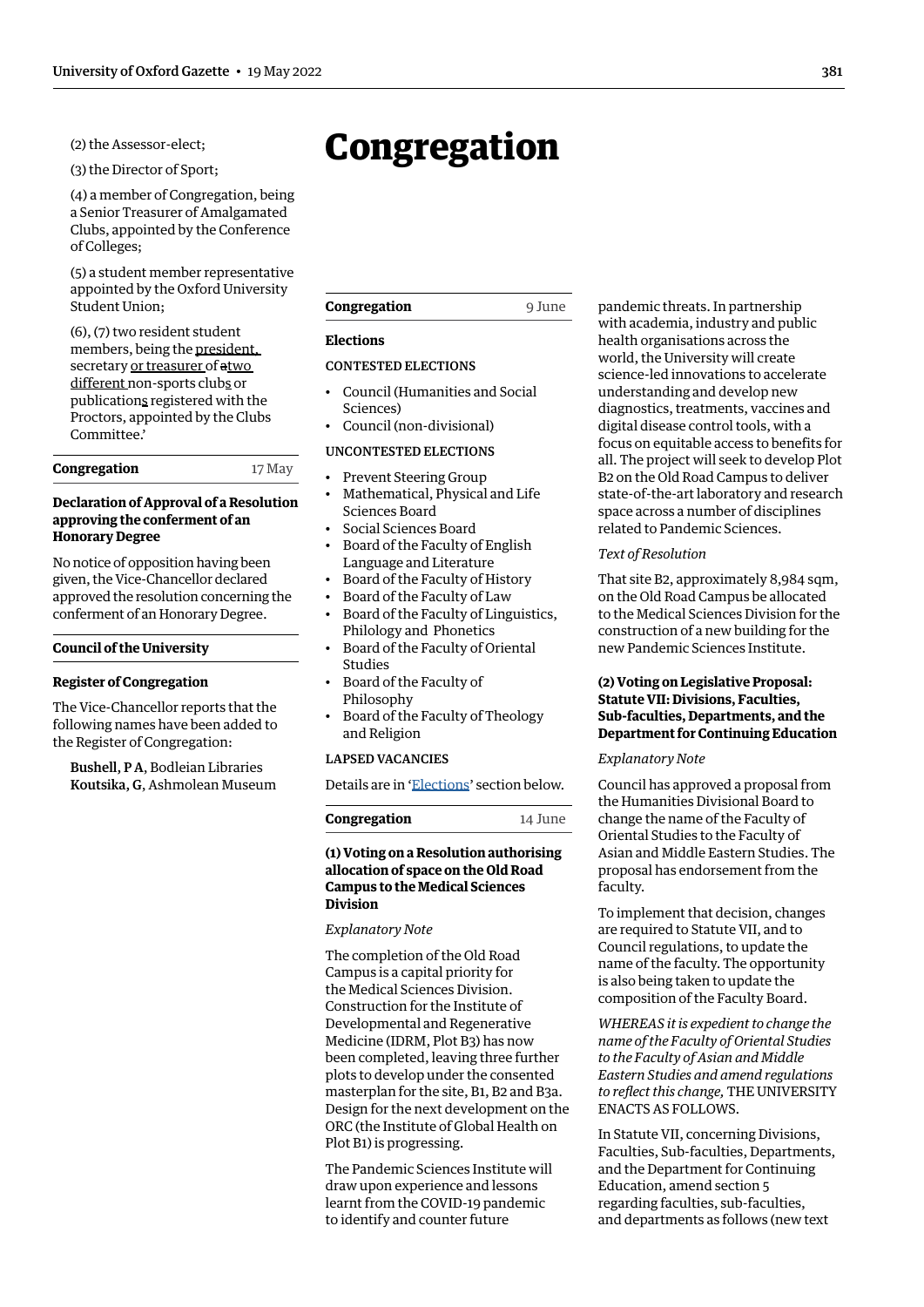underlined, deleted text struck through, noting that these amendments do not take into account the changes in *[Gazette](https://gazette.web.ox.ac.uk/sites/default/files/gazette/documents/media/27_may_2021_-_no_5314_redacted.pdf#page=5)* [No 5314, 27 May 2021, p431,](https://gazette.web.ox.ac.uk/sites/default/files/gazette/documents/media/27_may_2021_-_no_5314_redacted.pdf#page=5) which come into effect on 1 August 2022):

'5. There shall be twenty-seven faculties:

(1) the Faculty of Anthropology and Geography;

(2) the Faculty of Asian and Middle Eastern Studies

(23) the Faculty of Biochemistry;

(34) The Faculty of Chemistry;

(45) the Faculty of Classics;

(56) the Faculty of Clinical Medicine;

(67) the Faculty of Computer Science;

(78) the Faculty of Earth Sciences;

(89) the Faculty of Engineering Science;

(910) the Faculty of English Language and Literature;

 $(1011)$  the Faculty of History;

 $(112)$  the Faculty of Law;

 $(1213)$  the Faculty of Linguistics, Philology, and Phonetics;

(1314) the Faculty of Management;

(**1415**) the Faculty of Materials;

(**1516**) the Faculty of Mathematics;

(1617) the Faculty of Medieval and Modern European Languages and Literatures other than English (elsewhere in the statutes and regulations referred to as the Faculty of Medieval and Modern Languages);

 $(1718)$  the Faculty of Music;

#### (18) the Faculty of Oriental Studies;

(19) the Faculty of Philosophy;

(20) the Faculty of Physics;

(21) the Faculty of Physiological Sciences;

(22) the Faculty of Plant Sciences;

(23) the Faculty of Psychological Studies;

(24) the Faculty of Social Studies;

(25) the Faculty of Statistics;

(26) the Faculty of Theology and Religion;

(27) the Faculty of Zoology.'

This change shall be effective from 1 August 2022.

*Regulations to be made by Council if the Statute is approved*

**1** In Council Regulations 16 of 2002, regarding Divisions, amend regulation 1 as follows (new text underlined, deleted text struck through):

'1. The Humanities Division shall comprise the following faculties, departments, and subjects:

(1) Classics;

(2) Art (Ruskin School of Art);

(3) English Language and Literature;

(4) Medieval and Modern Languages;

(5) History;

(6) Linguistics, Philology, and Phonetics;

(7) Music;

(8) Asian and Middle Eastern Oriental Studies:

(9) Philosophy;

(10) Theology and Religion.'

**2** In Council Regulations 17 of 2002, regarding Divisional Boards, amend regulation 8 as follows (new text underlined, deleted text struck through):

'8. The Humanities Board shall consist of:

(1) the Head of the Humanities Division, who shall be chair;

(2)–(11) the chair of faculty board for each of the nine constituent faculties of the Division and the Head of the Ruskin School of Art ex officio;

(12) the Deputy Chair of the Faculty of Classics ex officio;

(13) one person nominated by the English Faculty Board Chair from among the members of the Faculty of English Language and Literature;

(14) the Deputy Chair of the Faculty of Medieval and Modern Languages ex officio;

(15) the Vice-Chair of the Board of the Faculty of History ex officio;

(16) the Deputy Chair of the Board of the Faculty of Music ex officio;

(17) the Vice-Chair of the Board of the Faculty of Asian and Middle Eastern Oriental Studies ex officio;

(18) the Vice-Chair of the Board of the Faculty of Philosophy ex officio;

(19) the Deputy Chair of the Board of the Faculty of Theology and Religion ex officio;

(20), (21) two persons appointed, for a three-year term, under the procedures of the Conference of Colleges. They shall have appropriate experience and understanding of academic policy and finance and be familiar with the subject areas concerned, but should not hold a salaried teaching or research post within the division.'

**3** In Council Regulations 19 of 2002, regarding Faculty Boards, amend regulation 1 as follows (new text underlined, deleted text struck through):

'1. There shall be a faculty board for each of the following faculties:

(1) Asian and Middle Eastern Studies;

(12) Classics;

(23) English Language and Literature;

(34) Law;

(45) Linguistics, Philology, and Phonetics;

(56) Management;

(67) Medieval and Modern Languages;

(78) History;

(89) Music;

(9) Oriental Studies;

(10) Philosophy;

(11) Theology and Religion.'

**4** Ibid, amend regulations 32 and 33 as follows (new text underlined, deleted text struck through):

'32. The Board of the Faculty of Asian and Middle Eastern Oriental Studies shall consist of:

(1) the chair  $\frac{m}{m}$  of the Asian and Middle Eastern Oriental Studies Faculty Board;

(2) the vice-chairman of the Asian and Middle Eastern Oriental Studies Faculty Board;

(3) the chairman of the Sub-faculty of East Asian Studies;

(4) the chairman of the Sub-faculty of Inner and South Asian Studies;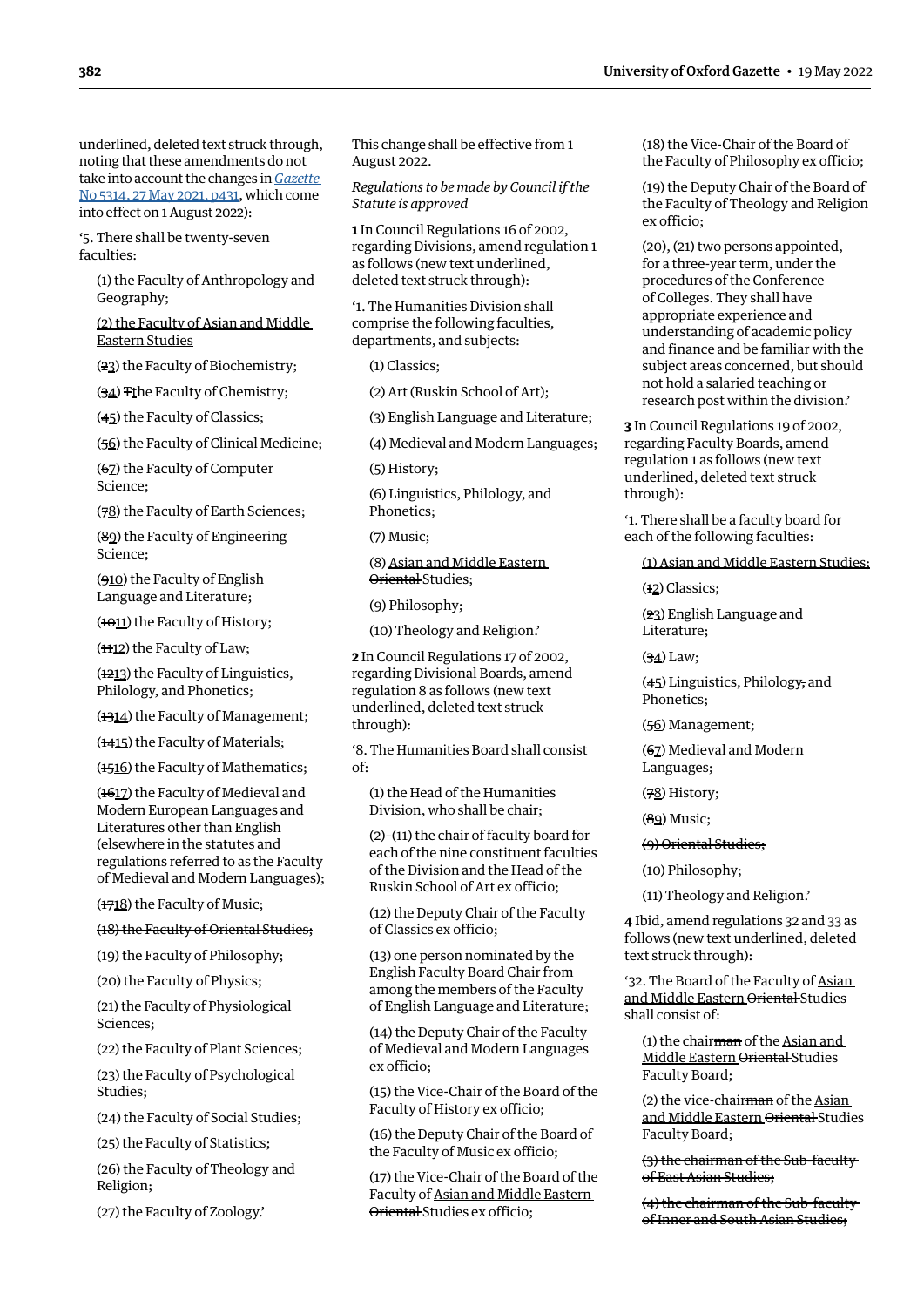## <span id="page-4-0"></span>(5) the chairman of the Sub-faculty of Near and Middle Eastern Studies;

(63) the chairman of the board's Director of Research Committee:

(74) the board's Director of Graduate Studies;

(85) the board's Director of Undergraduate Studies;

(6) the board's Director of Graduate Admissions;

# (7) the board's Director of Undergraduate Admissions;

(8) the member of the Planning and Resources Committee co-opted on to that Committee;

(9)–(13) five persons elected by and from among the members of the Faculty of Asian and Middle Eastern Oriental Studies.

33. The board may co-opt not more than fourthree additional members in accordance with regulations 44–47 below.'

**5** In Part 3 of Council Regulations 2 of 2004, regarding the Committee for the Language Centre, amend regulation 3.1 as follows (new text underlined, deleted text struck through):

'3.1. There shall be a Committee for the Language Centre, consisting of:

(1) the Pro-Vice-Chancellor (Education), or his or her nominee, who shall chair the committee;

(2), (3) one person appointed by each of the Mathematical, Physical and Life Sciences, and Medical Sciences Boards;

(4) a person appointed by the Humanities Board, not being a member of either the Faculty of Medieval and Modern Languages, the Faculty of Asian and Middle Eastern Oriental Studies or the Faculty of Linguistics, Philology, and Phonetics;

(5) a person appointed by the Social Sciences Board, not being a member of the Department of Education;

(6) a person appointed by the Continuing Education Strategic Management Board;

(7) a person appointed by the Senior Tutors' Committee of the Conference of Colleges;

(8) a person appointed by the Board of the Faculty of Medieval and Modern Languages;

(9) a person appointed by the Board of the Faculty of Asian and Middle Eastern Oriental Studies;

(10) a person appointed by the Board of the Faculty of Linguistics, Philology, and Phonetics;

(11) a person appointed by the Board of the Department of Education;

(12) the Director of the Language Centre;

(13), (14) two student members appointed by the Oxford University Student Union, of whom one shall be a representative of graduate students and one a representative of undergraduate students.'

**6** These changes shall be effective from 1 August 2022.

# **(3) Voting on Legislative Proposal: Statute X and Congregation Regulations 3 of 2002**

*Explanatory Note*

Council has approved a proposal from the Medical Sciences Division to establish a new degree of Master in Science in Experimental Psychology, and a new degree of Master in Science in Psychology, Philosophy and Linguistics. The new four-year MSci in Experimental Psychology, to be introduced from October 2022, builds on the existing BA in Experimental Psychology with the opportunity to take a new fourth year at master's level. Likewise, the new four-year MSci in Psychology, Philosophy and Linguistics, to be introduced from October 2022, builds on the existing BA in Psychology, Philosophy and Linguistics with the opportunity to take a new fourth year at master's level.

To implement that decision, changes are required to Statute X and to Congregation Regulations 3 of 2002 to add the degrees. Changes are also required to Council Regulations 22 of 2002, concerning academic precedence and standing.

*WHEREAS it is expedient to establish the degrees of Master in Science in Experimental Psychology and Master in Science in Psychology, Philosophy and Linguistics* THE UNIVERSITY ENACTS AS FOLLOWS*.*

**1** In section 1 of Statute X*,* after 'Master of Engineering', insert 'Master in Science in Experimental Psychology'.

**2** In section 1 of Statute X*,* after 'Master of Physics and Philosophy', insert 'Master in Science in Psychology, Philosophy and Linguistics'.

**3** In regulation 4.2 (1) of Congregation Regulations 3 of 2002, concerning the conduct of ceremonies in Congregation, and certain other ceremonies, amend as follows (new text underlined):

' …

Magistri in Biochimia, vel Biologia, vel Chimia, vel Scientia Computatoria, Scientiis Terrenis, vel Ingeniaria, vel Mathematicis, vel Physica, vel Mathematica et Scientia Computatoria, vel Mathematica et Philosophia, vel Mathematica et Physica, vel Physica et Philosophia, vel Scientia Computatoria et Philosophia, vel Scientiis Biomedicis, vel Scientia in Psychologia Experimentali, vel Scientia in Psychologia, Philosophia et Linguistica

…'

**3** Ibid, in regulation 4.3, amend paragraph (21) as follows (new text underlined):

'*(21) Master of Biochemistry, Biology, Chemistry, Computer Science, Earth Sciences, Engineering, Mathematics, Physics, Mathematics and Computer Science, Mathematics and Philosophy, Mathematics and Physics, Physics and Philosophy, Computer Science and Philosophy, and Biomedical Sciences; Master in Science in Experimental Psychology, and Psychology, Philosophy and Linguistics* 

Insignissime, etc, praesento vobis hos meos scholares et has meas scholares in facultate Artium, ut admittantur ad gradum Magistri in illis scientiis quae in schedula a Registrario publicata scriptae sunt.'

**4** Ibid, in regulation 4.4, amend paragraph (16) as follows (new text underlined):

'(16) Master of Biochemistry, Biology, Chemistry, Computer Science, Earth Sciences, Engineering, Mathematics, Physics, Mathematics and Computer Science, Mathematics and Philosophy, Mathematics and Physics, Physics and Philosophy, Computer Science and Philosophy, and Biomedical Sciences; Master in Science in Experimental Psychology, and Psychology, Philosophy and Linguistics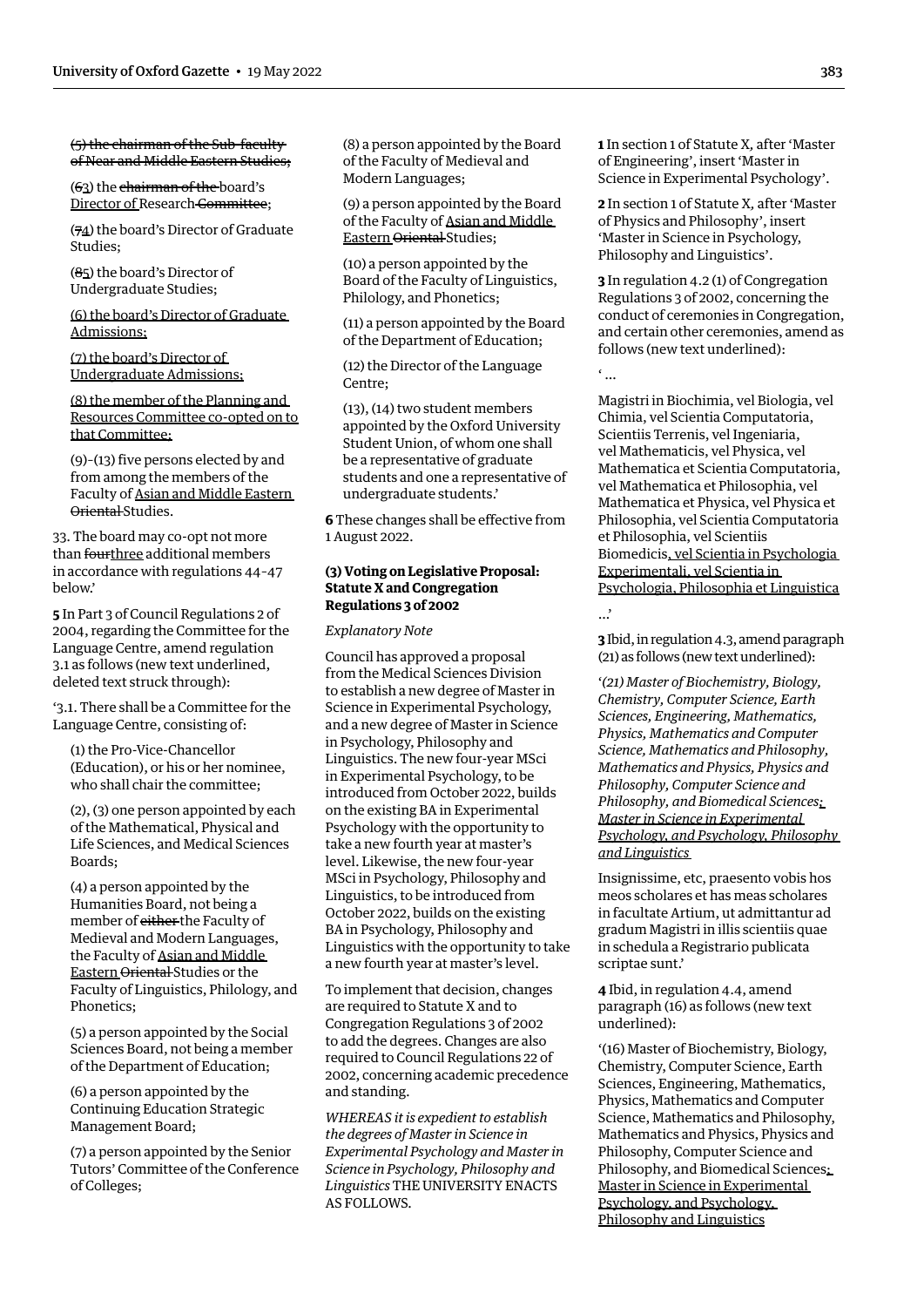Domini, ego admitto vos ad gradum Magistri in Biochimia, vel Biologia, vel Chimia, vel Scientia Computatoria, vel Scientiis Terrenis, vel Ingeniaria, vel Mathematica, vel Physica, vel Mathematica et Scientia Computatoria, vel Mathematica et Philosophia, vel Mathematica et Physica, vel Physica et Philosophia, vel Scientia Computatoria et Philosophia, vel Scientiis Biomedicis, vel ad gradum Magistri in Scientia in Psychologia Experimentali, vel in Psychologia, Philosophia et Linguistica, prout in schedula a Registrario scriptum est; insuper auctoritate mea et totius Universitatis, do vobis potestatem legendi, et reliqua omnia faciendi quae ad eundem gradum spectant.'

# **Regulations to be made by Council if the Statute is approved**

**1** In regulation 2.1 of Council Regulations 22 of 2002, concerning academic precedence and standing, amend as follows (new text underlined, deleted text struck though):

'Master of Arts, or Master of Biochemistry or Biology or Biomedical Sciences or Chemistry or Computer Science or Computer Science and Philosophy or Earth Sciences or Engineering or Mathematics or Mathematics and Computer Science or Mathematics and Philosophy, or Mathematics and Physics or Physics or Physics and Philosophy with effect from the twenty-first term from matriculation<del>?, or Master in Science</del> in Experimental Psychology or Psychology, Philosophy and Linguistics with effect from the twenty-first term from matriculation2'.

**2** Ibid, in regulation 2.1, amend footnote 2 as follows (new text underlined):

' 2 If the Degree of Master of Biochemistry or Biology or Biomedical Sciences or Chemistry or Computer Science or Computer Science and Philosophy or Earth Sciences or Engineering or Mathematics or Mathematics and Computer Science or Mathematics and Philosophy or Mathematics and Physics or Physics or

Physics and Philosophy, or the Degree of Master in Science in Experimental Psychology or Psychology, Philosophy and Linguistics, is held together with a higher degree, the holder will rank in precedence equally with a person who holds the same higher degree together with the Degree of Master of Arts.'

**3** Ibid, in regulation 2.1, amend as follows (new text underlined, deleted text struck though):

'Bachelor of Arts, or Master of Biochemistry or Biology or Biomedical Sciences or Chemistry or Computer Science or Computer Science and Philosophy or Earth Sciences or Engineering or Mathematics or Mathematics and Computer Science or Mathematics and Philosophy or Mathematics and Physics or Physics or Physics and Philosophy, or Master in Science in Experimental Psychology or Psychology, Philosophy and Linguistics until the twenty-first term from matriculation'.

**4** Ibid, in Part 3, after 'Master of Physics and Philosophy (MPhysPhil)' insert 'Master in Science (MSci)'.

#### **Meeting information**

Members of Congregation are reminded that any two members may, not later than **noon on 6 June**, give notice in writing to the Registrar that they wish to oppose or amend the resolution at (1) or the legislative proposals at (2) and (3) above (see the note on the conduct of business in Congregation below). If no such notice has been given, and unless Council has declared otherwise or the meeting has been adjourned the legislative proposals and the resolution shall be declared carried, and the meeting may be cancelled.

#### **Note on procedures in Congregation**

¶ Business in Congregation is conducted in accordance with Congregation Regulations 2 of 2002 ([https://governance.admin.](https://governance.admin.ox.ac.uk/legislation/congregation-regulations-2-of-2002) [ox.ac.uk/legislation/congregation](https://governance.admin.ox.ac.uk/legislation/congregation-regulations-2-of-2002)[regulations-2-of-2002](https://governance.admin.ox.ac.uk/legislation/congregation-regulations-2-of-2002)). A printout of these regulations, or of any statute or other regulations, is available from the Council Secretariat on request. A member of Congregation seeking advice on questions relating to its procedures, other than elections, should contact Mrs R Thomas at the University Offices, Wellington Square (telephone: (2)80317; email [rebecca.](mailto:rebecca.thomas@admin.ox.ac.uk) [thomas@admin.ox.ac.uk](mailto:rebecca.thomas@admin.ox.ac.uk)); questions relating to elections should be directed to the Elections Office (email: [elections.](mailto:elections.office@admin.ox.ac.uk) [office@admin.ox.ac.uk\)](mailto:elections.office@admin.ox.ac.uk).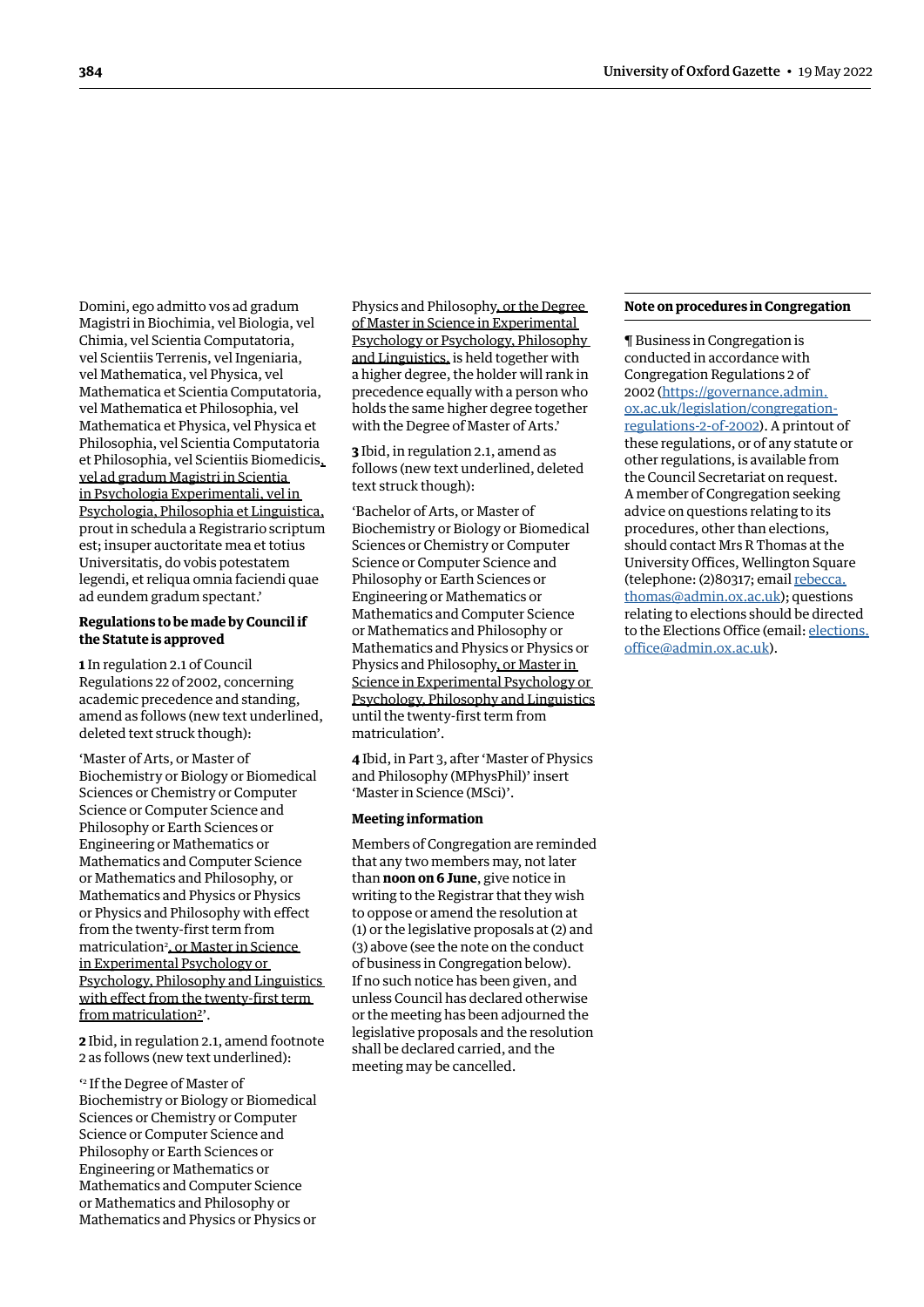# <span id="page-6-0"></span>Notices

## **General Notices**

#### Encaenia

Ticket registration is open for this year's Encaenia ceremony on 22 June.

The deadline for ticket registration is **5pm on 10 June**.

Interested guests are encouraged to visit the [registration page](https://www.ox.ac.uk/news-and-events/the-university-year/encaenia/encaenia-tickets) ([www.ox.ac.](https://www.ox.ac.uk/news-and-events/the-university-year/encaenia/encaenia-tickets) [uk/news-and-events/the-university](https://www.ox.ac.uk/news-and-events/the-university-year/encaenia/encaenia-tickets)[year/encaenia/encaenia-tickets\)](https://www.ox.ac.uk/news-and-events/the-university-year/encaenia/encaenia-tickets) for information on the registration process, honorands, dress code and event timings, and to find answers to frequently asked questions. Please note that registration requires SSO.

Encaenia is the annual ceremony at which the University awards honorary degrees to distinguished men and women and commemorates its benefactors.

Tickets are available to members of Congregation, Convocation, staff, students and academic visitors, and will be allocated on a first-come, firstserved basis.

#### **Appointments**

# **Mathematical, Physical and Life Sciences**

# APPOINTMENTS

Ronald Clark, DPhil Oxf, has been appointed Associate Professor in Cyber Physical Systems, from 1 September 2022 to 31 August 2027. Professor Clark will be a fellow of Kellogg.

Ricardo Rocha, PhD Lisbon, has been appointed Associate Professor in Conservation Science and Fellow of Jesus, from 1 September 2022 to 31 August 2027. Professor Rocha will be a fellow of Jesus.

Alice Thorneywork, DPhil Oxf, has been appointed Associate Professor of Physical and Theoretical Chemistry, from 1 September 2022 to 31 August 2027. Professor Thorneywork will be a fellow of Lincoln.

# **Musical and other Events**

#### **Christ Church**

# ANDREW CHAMBLIN MEMORIAL **CONCERT**

Stephen Farr will give the sixteenth annual Andrew Chamblin Memorial Concert at 8pm on 23 June in Christ Church Cathedral and on a livestream. The programme includes organ works by Couperin, Byrd, Muffat, Guilain, Sweelinck, Krebs and Bach. Free; no tickets required. To watch livestream online: [https://tinyurl.com/](https://tinyurl.com/oxfordconcert2022) [oxfordconcert2022](https://tinyurl.com/oxfordconcert2022).

# **Queen's**

# WEDNESDAY ORGAN RECITALS

The following events will take place at 1.10pm on Wednesdays in the chapel. Free with retiring collection.

*25 May*: Giorgio Revelli, Saint Maurice Cathedral, Imperial

*1 Jun*: Luke Mitchell, Queen's

*8 Jun*: Shanna Hart, St Botolphwithout-Aldgate, London

*15 Jun*: Richard Brasier, St Marien mit St Georg, London

#### CHORAL CONCERTS

Owen Rees will conduct the following concerts. Tickets: [www.queenschoir.](http://www.queenschoir.com/tickets) [com/tickets.](http://www.queenschoir.com/tickets)

*6pm, 21 May, chapel*: Music for Restored Times. Choir of the Queen's College and Instruments of Time & Truth

*7.30pm, 4 Jun, chapel and gardens*: Music for a Summer's Evening. Choir of the Queen's College

## **Exhibitions**

# **Bodleian Library**

#### SENSATIONAL BOOKS

*from 27 May, ST Lee Gallery, Weston Library*: celebrating all the ways that people (and animals) have enjoyed books and reading across all five senses. More information: [https://](https://visit.bodleian.ox.ac.uk/event/sensational-books) [visit.bodleian.ox.ac.uk/event/](https://visit.bodleian.ox.ac.uk/event/sensational-books) [sensational-books](https://visit.bodleian.ox.ac.uk/event/sensational-books)

# Lectures

#### **Humanities**

# **Faculty of English Language and Literature**

PROFESSOR OF POETRY LECTURE

Professor Alice Oswald will give this term's lecture at 5pm on 2 June in the Gulbenkian Lecture Theatre, St Cross Building. Registration required: [www.](http://www.eventbrite.co.uk/e/the-life-death-of-poetry-a-distracted-walkabout-with-ts-eliot-others-tickets-341810724077) [eventbrite.co.uk/e/the-life-death-of](http://www.eventbrite.co.uk/e/the-life-death-of-poetry-a-distracted-walkabout-with-ts-eliot-others-tickets-341810724077)[poetry-a-distracted-walkabout-with-ts](http://www.eventbrite.co.uk/e/the-life-death-of-poetry-a-distracted-walkabout-with-ts-eliot-others-tickets-341810724077)[eliot-others-tickets-341810724077](http://www.eventbrite.co.uk/e/the-life-death-of-poetry-a-distracted-walkabout-with-ts-eliot-others-tickets-341810724077).

*Subject*: 'The life and death of poetry: a distracted walkabout with T S Eliot and others'

#### **Medical Sciences**

#### **Nuffield Department of Medicine – Experimental Medicine**

# OXFORD IBD MASTERCLASS 2022

Professor Ramnik Xavier, Harvard, will deliver the Truelove Lecture as part of a masterclass held 12–13 September at the Examination Schools. Registration required: [www.expmedndm.ox.ac.](http://www.expmedndm.ox.ac.uk/research/masterclass/oxford-ibd-masterclass-2022) [uk/research/masterclass/oxford-ibd](http://www.expmedndm.ox.ac.uk/research/masterclass/oxford-ibd-masterclass-2022)[masterclass-2022](http://www.expmedndm.ox.ac.uk/research/masterclass/oxford-ibd-masterclass-2022).

*Subject*: ['Immunology and immuno](www.expmedndm.ox.ac.uk/research/masterclass/oxford-ibd-masterclass-2022
)[modulatory therapy in inflammatory](www.expmedndm.ox.ac.uk/research/masterclass/oxford-ibd-masterclass-2022
) [bowel disease: bench to bedside](www.expmedndm.ox.ac.uk/research/masterclass/oxford-ibd-masterclass-2022
)'

# **Social Sciences**

## **Faculty of Law**

# ASTOR VISITING FELLOW LECTURE

Professor Scott Brewer, Harvard Law School, will give the 2022 Astor Visiting Fellow Lecture at 2.30pm on 7 June in the Gulbenkian Lecture Theatre. Registration required by noon on 1 June. More information and to register: [www.law.ox.ac.uk/](http://www.law.ox.ac.uk/events/arguing-excellence-logocratic-approach-measures-virtue-astor-fellow-lecture) [events/arguing-excellence-logocratic](http://www.law.ox.ac.uk/events/arguing-excellence-logocratic-approach-measures-virtue-astor-fellow-lecture)[approach-measures-virtue-astor](http://www.law.ox.ac.uk/events/arguing-excellence-logocratic-approach-measures-virtue-astor-fellow-lecture)[fellow-lecture.](http://www.law.ox.ac.uk/events/arguing-excellence-logocratic-approach-measures-virtue-astor-fellow-lecture)

*Subject*: 'Arguing excellence: a logocratic approach to measures of virtue'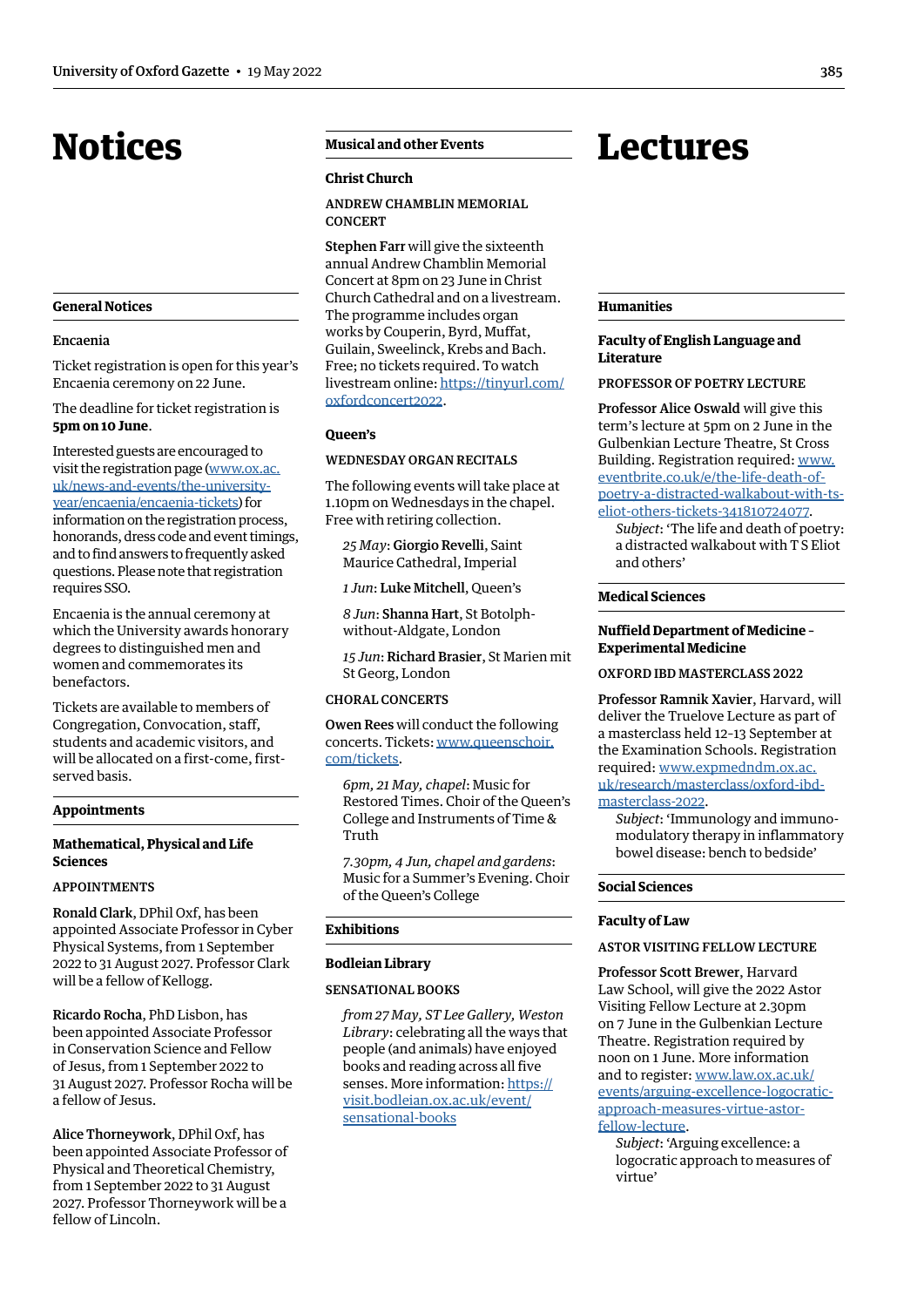# Examinations and Boards

#### <span id="page-7-0"></span>YOUARD LECTURE IN LEGAL HISTORY

Professor Wilfrid Prest, Emeritus Professor of History and of Law, Adelaide, will give the Youard Lecture in Legal History at 5.30pm on 9 June at Mordan Hall, St Hugh's. Registration not required. More information: [www.law.ox.ac.uk/events/youard](http://www.law.ox.ac.uk/events/youard-lecture-legal-history-legality-liberty-and-oppression-post-revolutionary-england-1689)[lecture-legal-history-legality-liberty](http://www.law.ox.ac.uk/events/youard-lecture-legal-history-legality-liberty-and-oppression-post-revolutionary-england-1689)[and-oppression-post-revolutionary](http://www.law.ox.ac.uk/events/youard-lecture-legal-history-legality-liberty-and-oppression-post-revolutionary-england-1689)[england-1689](http://www.law.ox.ac.uk/events/youard-lecture-legal-history-legality-liberty-and-oppression-post-revolutionary-england-1689).

*Subject*: 'Legality, liberty and oppression in post-revolutionary England, 1689–1760'

#### **Institutes, Centres and Museums**

#### **Oxford Martin School**

The following events will take place at 5pm in the Lecture Theatre, Oxford Martin School, and online. Registration required: [www.oxfordmartin.ox.ac.uk/](http://www.oxfordmartin.ox.ac.uk/events) [events.](http://www.oxfordmartin.ox.ac.uk/events)

Professor Robert Axtell, George Mason *19 May*: ['From swimming in data to](https://www.oxfordmartin.ox.ac.uk/events/data-robert-axtell/)  [drowning: what happens when new](https://www.oxfordmartin.ox.ac.uk/events/data-robert-axtell/)  [data essentially falsify all extant](https://www.oxfordmartin.ox.ac.uk/events/data-robert-axtell/)  [theories within a field?'](https://www.oxfordmartin.ox.ac.uk/events/data-robert-axtell/)

*Panel discussion*

# Dame Margaret Hodge MP, Andrew Mitchell MP and Professor Ricardo Soares de Oliveira

*24 May*: ['Illicit finance and the](https://www.oxfordmartin.ox.ac.uk/events/illicit-finance-mitchell-hodge/)  [role of professional enablers in the](https://www.oxfordmartin.ox.ac.uk/events/illicit-finance-mitchell-hodge/)  [United Kingdom: are things finally](https://www.oxfordmartin.ox.ac.uk/events/illicit-finance-mitchell-hodge/)  [changing?'](https://www.oxfordmartin.ox.ac.uk/events/illicit-finance-mitchell-hodge/)

Dr Leroy Hood, Phenome Health *25 May*: ['P4 healthcare and precision](https://www.oxfordmartin.ox.ac.uk/events/healthcare/)  [population health – a transformation](https://www.oxfordmartin.ox.ac.uk/events/healthcare/)  [of healthcare'](https://www.oxfordmartin.ox.ac.uk/events/healthcare/)

# **Colleges, Halls and Societies**

#### **Pembroke**

# THE FUTURE OF HUMAN RIGHTS

The following events will take place at 5pm on Tuesdays, in conjunction with the Department of Politics and International Relations. Registration required: [www.eventbrite.co.uk/e/](https://www.eventbrite.co.uk/e/fulbright-visiting-professor-lecture-series-the-future-of-human-rights-registration-329747462537) [fulbright-visiting-professor-lecture](https://www.eventbrite.co.uk/e/fulbright-visiting-professor-lecture-series-the-future-of-human-rights-registration-329747462537)[series-the-future-of-human-rights](https://www.eventbrite.co.uk/e/fulbright-visiting-professor-lecture-series-the-future-of-human-rights-registration-329747462537)[registration-329747462537.](https://www.eventbrite.co.uk/e/fulbright-visiting-professor-lecture-series-the-future-of-human-rights-registration-329747462537)

# Alison Brysk, Fulbright Visiting Professor, Professor Loren Landau and Professor Stephen Meili

*24 May, Pichette Auditorium*: 'Human rights and the future of migration'

# Alison Brysk, Fulbright Visiting Professor, Professor Leigh Payne and Dr Pilar Elizalde, LSE

*31 May, Harold Lee Room*: 'Human rights and the future of global governance'

#### **Other Groups**

# **Oxford Centre for Islamic Studies**

PROJECT ON PUBLIC HEALTH, SCIENCE AND TECHNOLOGY IN MUSLIM **SOCIETIES** 

Professor Erica Charters and Professor Mark Harrison will lecture at 5pm on 31 May at the Oxford Centre for Islamic Studies.

*Subject*: 'Epidemics, continuity and change'

#### **Examinations for the Degree of Doctor of Philosophy**

*This content has been removed as it contains personal information protected under data protection legislation. Members of the University with a SSO [account can log in to read the redacted](https://unioxfordnexus.sharepoint.com/sites/PublicAffairsDirectorate-Gazette/Online%20Gazette%20Issues/Gazette%202021-22/19%20May%202022%20-%20No%205349.pdf#page=8)  content.*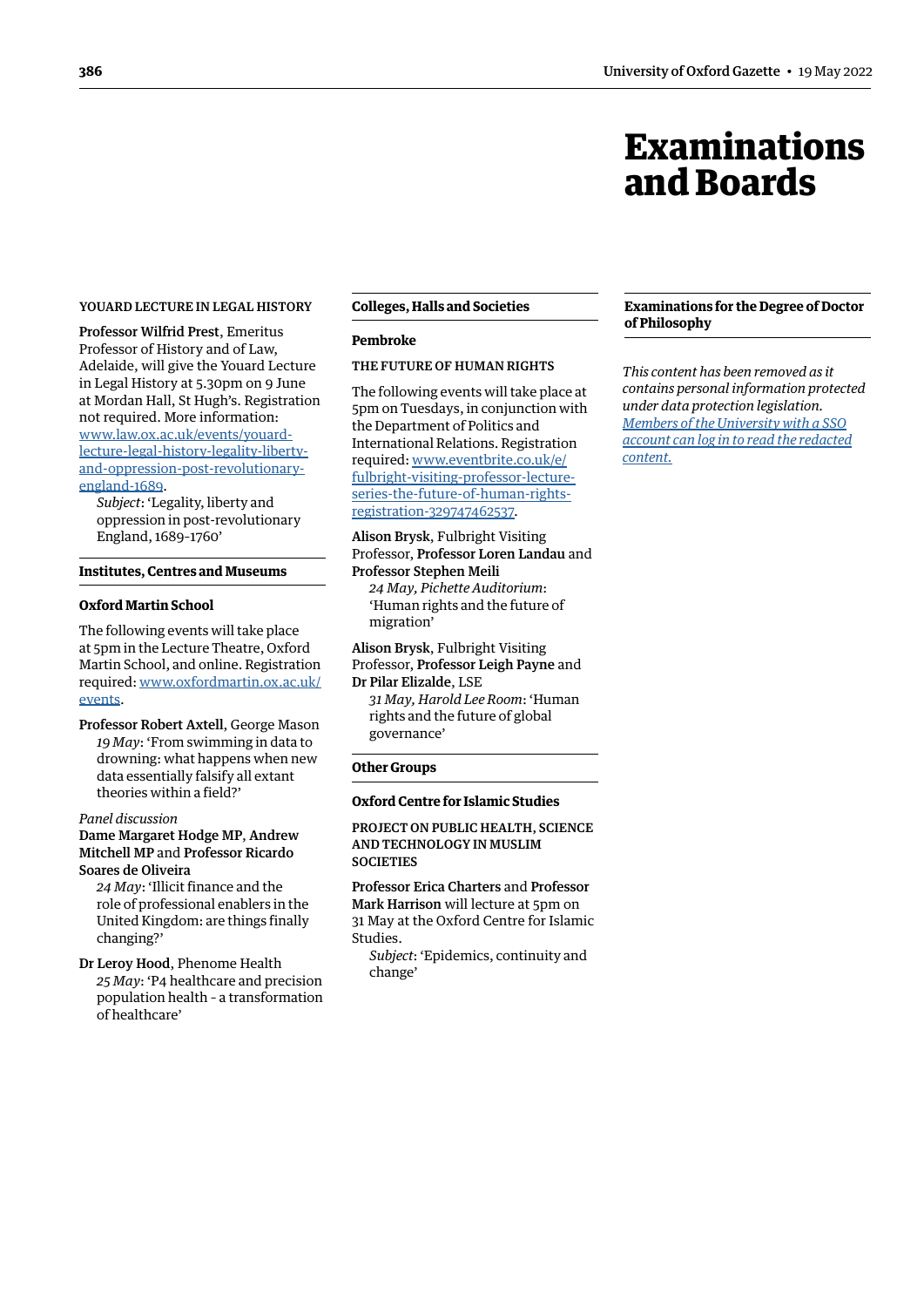<span id="page-8-0"></span>*This content has been removed as it contains personal information protected under data protection legislation. Members of the University with a SSO [account can log in to read the redacted](https://unioxfordnexus.sharepoint.com/sites/PublicAffairsDirectorate-Gazette/Online%20Gazette%20Issues/Gazette%202021-22/19%20May%202022%20-%20No%205349.pdf#page=9)  content.*

> **Examinations for the Degree of Master of Science**

> *This content has been removed as it contains personal information protected under data protection legislation. Members of the University with a SSO [account can log in to read the redacted](https://unioxfordnexus.sharepoint.com/sites/PublicAffairsDirectorate-Gazette/Online%20Gazette%20Issues/Gazette%202021-22/19%20May%202022%20-%20No%205349.pdf#page=9)  content.*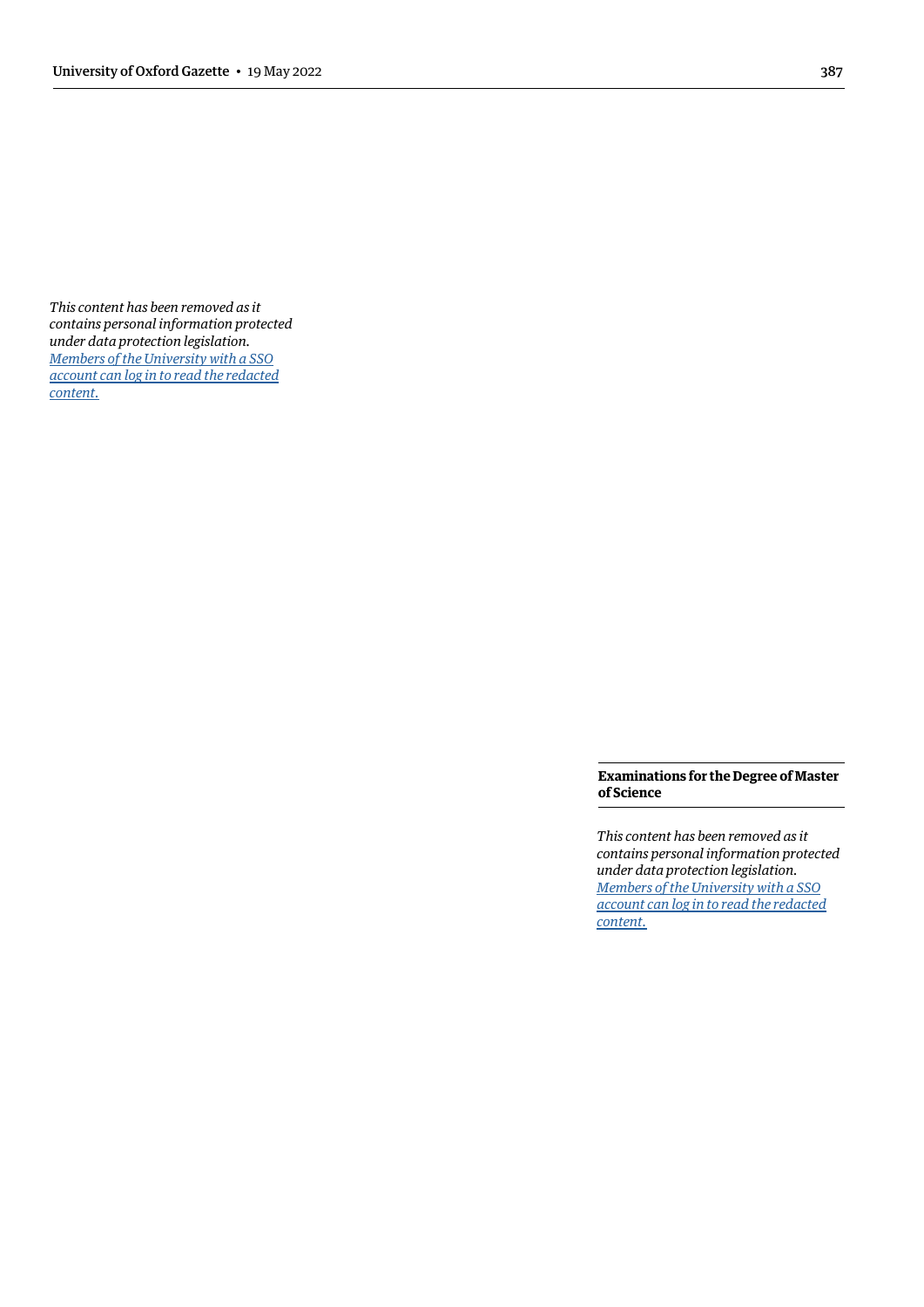# <span id="page-9-0"></span>Colleges, Halls and Societies

# **Elections**

#### **Obituaries**

# **Christ Church**

The Right Hon The Earl of (Alexander) Antrim, 21 July 2021; 1953. Aged 86. Michael Graham Baker, 29 October 2021; 1952. Aged 88. Sir Theodore George Roderick Brinckman, September 2020; 1950. Aged 88. David Ross Clark, June 2021; 1964. Aged 75. Jaroslav Vladimir Otakar Josef Dedek, 6 January 2022; 1961. Aged 79. Sir William Robert Fittall, 10 March 2022; 1972. Aged 68. Kieran Patrick Fogarty, 18 January 2022; 1965. Jeremy Herbert Gibbs, 30 January 2022; 1954. Aged 86. Paul Michael Griffin, in 2022; 1956. Aged 86. Colin Richard Campbell Hart, 6 January 2022; 1965. The Revd Canon Patrick Geoffrey Dickson Jones, in 2022; 1948. Aged 94. Professor John Michael Lee, 2 February 2022; 1950. Aged 89. Peter David Marsden, September 2021; 1959. Aged 81. John Anthony McGrath, in 2022; 1994. Aged 52. John Francis Ormond, in 2021; 1953. Geoffrey Bernard Orr, 31 January 2022; 1945. Aged 95. The Revd James Martin Preston, 18 December 2020; 1955. Aged 89. Robert Walter Rapley, 12 February 2022; 1944. Aged 95. Helen Elizabeth Smith, 27 December 2021; 1989. Aged 50. George Richard John Wadia, 14 July 2021; 1961. Aged 77. Air Commodore Timothy Winstanley, 27 January 2022; 1977. Aged 62. Royden John Bernard Woodford, 21 October 2021; 1950. Aged 91.

#### **Merton**

<span id="page-9-1"></span>Jack MacIntosh, 15 Feburary 2020; 1959. Aged 85. David (Mike) Williams, 6 April 2022; 1960. Aged 84.

The nomination period for the elections below closed at 4pm on 12 May. The elections on 9 June will be held electronically.

An email with further instructions will be sent to eligible voters on Wednesday 25 May, using the email addresses provided in the electronic register of Congregation (NB with few exceptions, notably clinical staff, this will be the work address ending 'ox. ac.uk'). Candidates' statements will also be published in the *Gazette* dated 26 May. Voters may wish to read these statements before completing their electronic vote. The voting period will close at 4pm on 9 June.

More information: [https://governance.](https://governance.admin.ox.ac.uk/elections) [admin.ox.ac.uk/elections.](https://governance.admin.ox.ac.uk/elections)

#### **Council**

• One member of Congregation elected by Congregation from members of the faculties in the Divisions of Humanities and of Social Sciences, to serve until the start of MT 2026 [*vice* Professor Aditi Lahiri]

*The following nominations have been received:* 

Nandini Gooptu, BA Calcutta, PhD Camb, St Antony's, Department of International Development

#### *Nominated by:*

- Professor David Gellner, All Souls, Anthropology and Museum Ethnography
- Professor Christopher Gerry, St Antony's, Global and Area Studies
- Dr Nayanika Mathur, Wolfson, Global and Area Studies
- Professor Ankhi Mukherjee, Wadham, English Language and Literature
- Professor Timothy Power, St Antony's, Global and Area Studies
- Professor Diego Sanchez-Ancochea,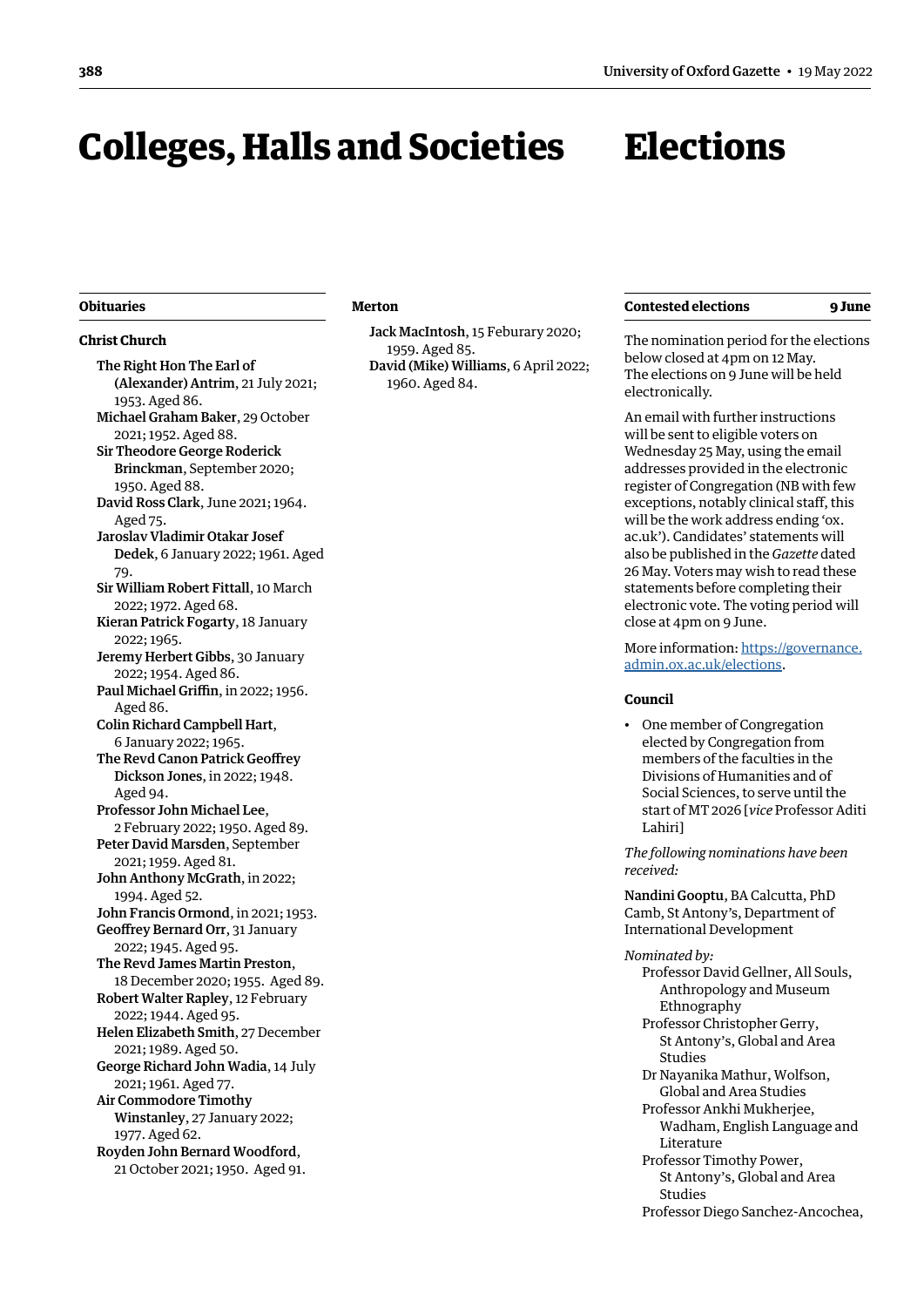St Antony's, International Development Professor Julia Smith, All Souls,

- History
- Professor Nikita Sud, Wolfson, International Development

# *Candidate statement:*

Oxford faces a number of challenges that will require a rethinking of many of our strategies, structures and practices. In this critical period, I will advocate in Council an approach that emphasises the impact of change on our working lives and our students. In nearly three decades at Oxford, I have gained an understanding of the experience of work in various contexts and at different career stages, which I shall bring to bear on Council deliberations.

Significant financial pressures will affect our academic resources and the working conditions of both permanent and fixed-term staff. The climate crisis necessitates a change in our work practices and the adoption of new technology for overseas research and collaborations, and much else. EDI matters have assumed an urgency for both staff and students.

These are but a few of the issues that will affect us all and require strategies alive to the needs of students and staff, that I am well placed to represent. I teach graduates and undergraduates across several departments and faculties (International Development, Area Studies, Politics, History). I work both as a sole researcher and in a team with external funding. I have been Head of Department, and have had a variety of student and staff-facing roles and academic administration responsibilities, ranging from Director of Graduate Studies and Senior Tutor to membership of the University's Personnel Committee, Research Staff Working Group, Equality and Diversity Unit, Visitatorial Board, Grievance Committee and the Conference of Colleges Steering Committee and Appeals Tribunal.

Professor Helen Margetts, BSc Brist, MSc PhD LSE, Mansfield, Oxford Internet Institute

#### *Nominated by:*

Professor Helen Mountfield, Principal of Mansfield, Law Professor Roger Goodman, Master of St Anthony's, Anthropology Professor Ros Ballaster, Mansfield, English

Professor Rebecca Eynon, Education/Internet Institute

- Professor Louise Fawcett, St Catherine's, Politics and
	- International Relations
- Professor Desmond King, Nuffield, Politics and International Relations
- Professor Melinda Mills, Nuffield, Sociology
- Dr Vicki Nash, Oxford Internet Institute
- Professor Tim Power, St Antony's, Social Sciences
- Professor Jared Tanner, Exeter, Mathematics

*Candidate statement:* I am Professor of Society and the Internet (from 2004) and Professorial Fellow at Mansfield College. From 2011 to 2018 I was Director of the Oxford Internet Institute, a multi-disciplinary department in the Social Sciences Division. Before I came to Oxford I was UCL's first political scientist and the Director of the School of Public Policy. As a social scientist with a background in computer science and mathematics, I have a keen interest in methodological innovation and research that crosses disciplinary boundaries. From 2018 I have directed the Public policy programme of research at the Alan Turing Institute for data science and AI, where we work with policymakers to maximise the potential of data-driven technologies for public good.

Having spent more than 15 years as Head of Department or Programme Director, I have wide experience of academic leadership and hiring, supporting, mentoring and managing researchers at all career stages. I would like now to take my experience to the wider stage of the University Council, for example bringing awareness of the needs of people working on the ground to tackle longstanding issues of career progression and contract stability. My fields of research are demographically narrow - I care passionately about issues of equality, diversity and inclusion, and am excited by the prospect of tackling them across the University. As well as my longstanding and wide-ranging track record of social science research, I would bring to Council my experience of multidisciplinary research spanning all Divisions of the University.

Professor Sophie Marnette, Lic UL Brussels, MA Oxf, PhD Berkeley, Balliol, Faculty of Medieval and Modern Languages

#### *Nominated by:*

- Professor Kate Blackmon, Merton, Saïd Business School
- Professor Mishtooni Bose, Christ Church, English Language and Literature
- Professor Danny Dorling, St Peter's, Geography and the Environment Professor Cécile Fabre, All Souls,
- Philosophy
- Gillian Hamnett, Brasenose, University Administration
- Dr David Johnson, St Antony's, Education
- Professor Martin Maiden, Hertford, Zoology
- Professor Helen Swift, St Hilda's, Medieval and Modern Languages
- Professor William Whyte St John's, History
- Dr Sam Wolfe, St Catherine's, Linguistics, Philology and Phonetics

#### *Candidate statement:*

From being the president of student representatives at the Université Libre de Bruxelles, to my graduate years in Berkeley, and then being a member of college and faculty committees in Cambridge and Oxford, I have always been involved in the governance of universities and dedicated to their fair and democratic working. I have never been afraid to ask tough questions, especially when I was on Council as Junior Proctor. In my departing oration, just before lockdown, I remarked: "[…] alongside this narrative of success, there is also a narrative of challenge, and lessons to be learnt… The main challenge here is: does our University have the means of its ambitions while also being able to address its core needs? And therefore what should our core priorities really be? Indeed, in building possible future narratives, we should have the courage, flexibility and humility to change course if things do not go according to plan." This is truer than ever as we prepare to transition to a new VC, a new team of PVCs, a new strategic plan, and some old and new challenges (e.g. investment in research and teaching, welfare, pensions, affordability to live, work and study in Oxford). Decisions need to be made and communicated in a transparent way in order for people to engage with them and support needs to be expressed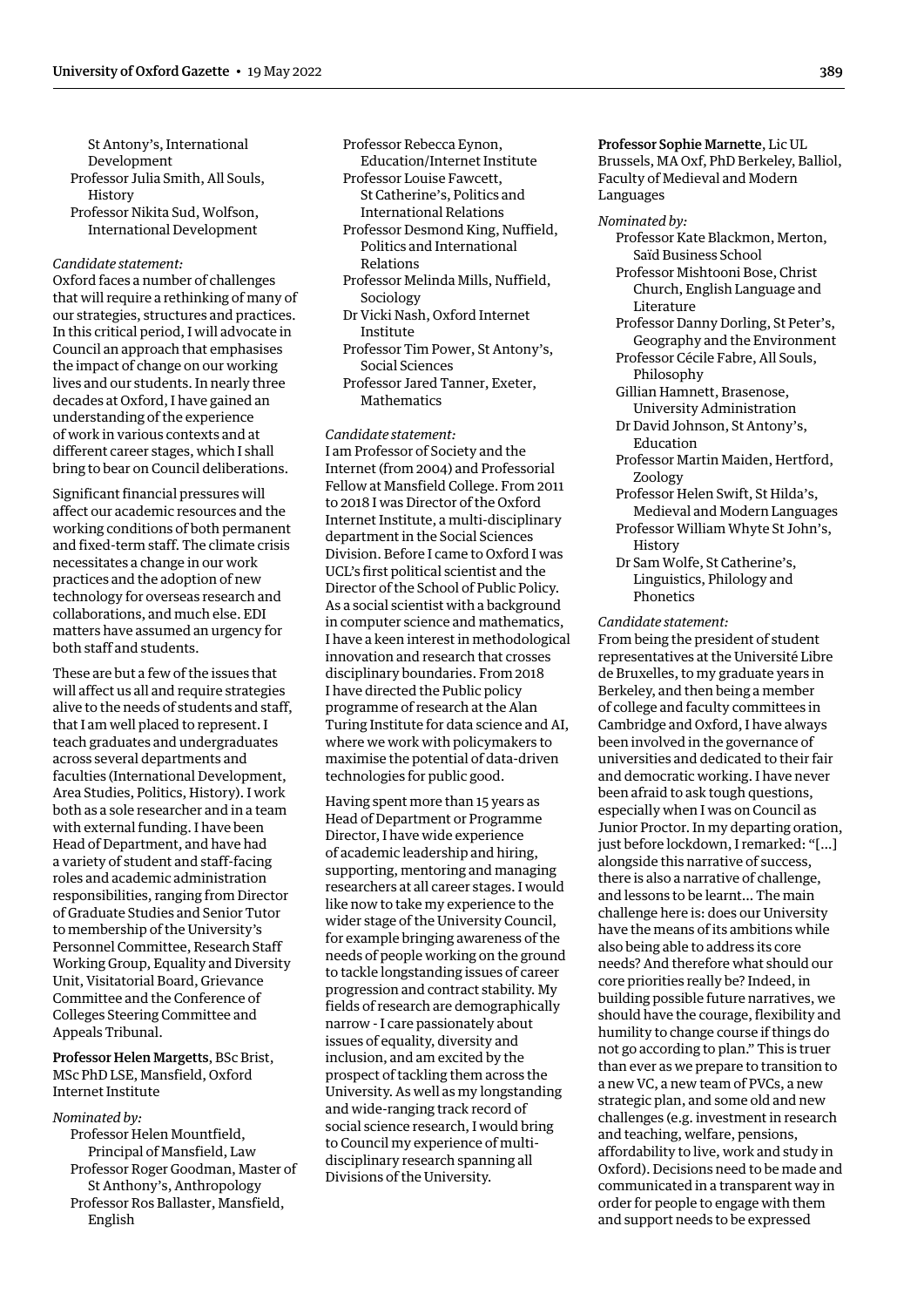not only in words but also in actions in order for all people to feel empowered in our vibrant and increasingly diverse University community.

• One member of Congregation, not necessarily being members of any division and not in any case being nominated in a divisional capacity, who shall be elected by Congregation, to serve until the start of MT 2026 [*vice* Tania Boyt]

*The following nominations have been received:*

# Professor Proochista Ariana, SM Harvard, DPhil Oxf, Mansfield,

Medicine

*Nominated by:*

- Helen Mountfield QC, Principal of Mansfield
- Professor Patricia Daley, Jesus, Geography and Environment
- Professor Adrian Hill, Magdalen, Medicine
- Professor Matt Jarvis, St Cross, Physics
- Professor Kevin Marsh, St Cross, Medicine
- Professor Sarah Rowland Jones, Christ Church, Medicine
- Lucinda Rumsey, Mansfield, English Professor Diego Sanchez-Ancochea, St Antony's, International
- Development Dr Rebecca Surender, Green Templeton, Social Policy and Intervention
- Professor Helen Swift, St Hilda's, Medieval and Modern Languages

#### *Candidate statement:*

As a member of the collegiate University since 2003, I have benefited from inspiring colleagues, a nurturing environment, and extraordinary students. I have been afforded the opportunity to contribute to an increasingly diverse community of global health leaders. I work continually to realise the University's strategic priority of fostering inclusive and supportive environments to further enhance diversity and innovation. As course director for the MSc in International Health and Tropical Medicine, I have extended opportunities for access to underrepresented students from LMICs with tremendous potential to effect positive change in their contexts through securing more than £3,600,000 in graduate scholarships. I recognise that recruiting students from disadvantaged backgrounds necessitates efforts to support them to succeed. This involves creative curriculum design and teaching innovations. I am immensely proud to have been recognised by Oxford SU with six teaching awards to date, including the Special Recognition Award, and by MSD with a Major Educator Award. I share my passion for teaching through Divisional teacher training workshops as well as workshops across our Oxford Tropical Medicine sites in Thailand (MORU and SMUR), Vietnam (OUCRU) and Kenya (KEMRI). As a current member of the University's Education Committee, I advocate for graduate education, encourage multidisciplinary conversations, and help inform educational policy decisions. I am also involved in efforts to address attainment gaps, a significant challenge to meaningful inclusion efforts.

On Council, I will draw on my experience to advocate for accountability on commitments to diversity, inclusion, educational innovation, and the well-being of our community.

Dr Edward H Bispham, MA DPhil Oxf, Brasenose/St Anne's, Classics/Ancient History

#### *Nominated by:*

- Professor Rhiannon Ash, Merton, Classics
- Professor Nick Barber, Trinity, Law Dr Anna Clark, Christ Church, Classics
- Professor Katherine Clarke, St Hilda's, Classics
- Professor Roger Crisp, St Anne's, Philosophy
- Professor Cécile Fabre, All Souls, Politics
- Professor Ian McBride, Hertford, **History**
- Professor Simon Shogry, Brasenose, Philosophy
- Professor Andrew Wilson, All Souls, Archaeology

#### *Candidate statement:*

I believe that Oxford stands the best chance of achieving its full potential, and growing as a diverse and inclusive community, when its members engage actively with its governance, and do so on behalf of the interests of Congregation, and the wider population of institution. My experience as a Proctor provided me with insight into the full spectrum of

the workings of the University and its governance, as well as offering some instructive, and sometimes difficult, lessons. I have experience of sitting on Council and of being a University trustee. Just as importantly, my tenure brought home strongly to me how the University is an aggregate of interactions within a very complex range of hard-working individuals: from those who maintain facilities or mow the Parks, to those who support examinations and research grants, to those who sequence genes, look for exo-planets and explicate Schiller. Finally, I have been lucky enough to spend more than two decades engaging with students, without whom there would be no University. The nature of the student experience, from the tutorial to the research group in the lab, in Colleges and Faculties, is central, whether it manifests in pedagogy, sport or welfare. I aim to draw on my direct experience of the enormous range of constituencies and contributions which make up the University. I believe this would usefully inform the opportunity which a seat on Council would give me to contribute to the debates through which the University will confront a very challenging future.

Lukasz Bohdan, MA Exe, Mag Jagiellonian, MBA Open, Assurance Directorate

#### *Nominated by:*

| Baroness Royall of Blaisdon,        |
|-------------------------------------|
| Principal of Somerville             |
| Tony Brett, Corpus Christi, Medical |
| Sciences/IT Services                |
| Alison Broadby, Humanities          |
| Divisional Office                   |
| Professor Chris Conlon, Oriel,      |
| Medicine                            |
| Professor Sue Dopson, Green         |
| Templeton, Saïd Business School     |
| Dr Anne Edwards, Brasenose          |
| Dr Tracy Gale, St Hilda's,          |
| Mathematical, Physical and Life     |
| Sciences Divisional Office          |
| Graham Ingram, Assurance            |
| Directorate/IT Services             |
| Richard Ovenden, Balliol, History   |
| Professor Anne Trefethen, St Cross, |
| <b>Engineering Science</b>          |
|                                     |

#### *Candidate statement:*

My role as Director of Assurance is to support academic excellence. I believe that focusing on Oxford's core purpose of research and teaching, respecting local autonomy, and adopting a holistic, participative approach is what matters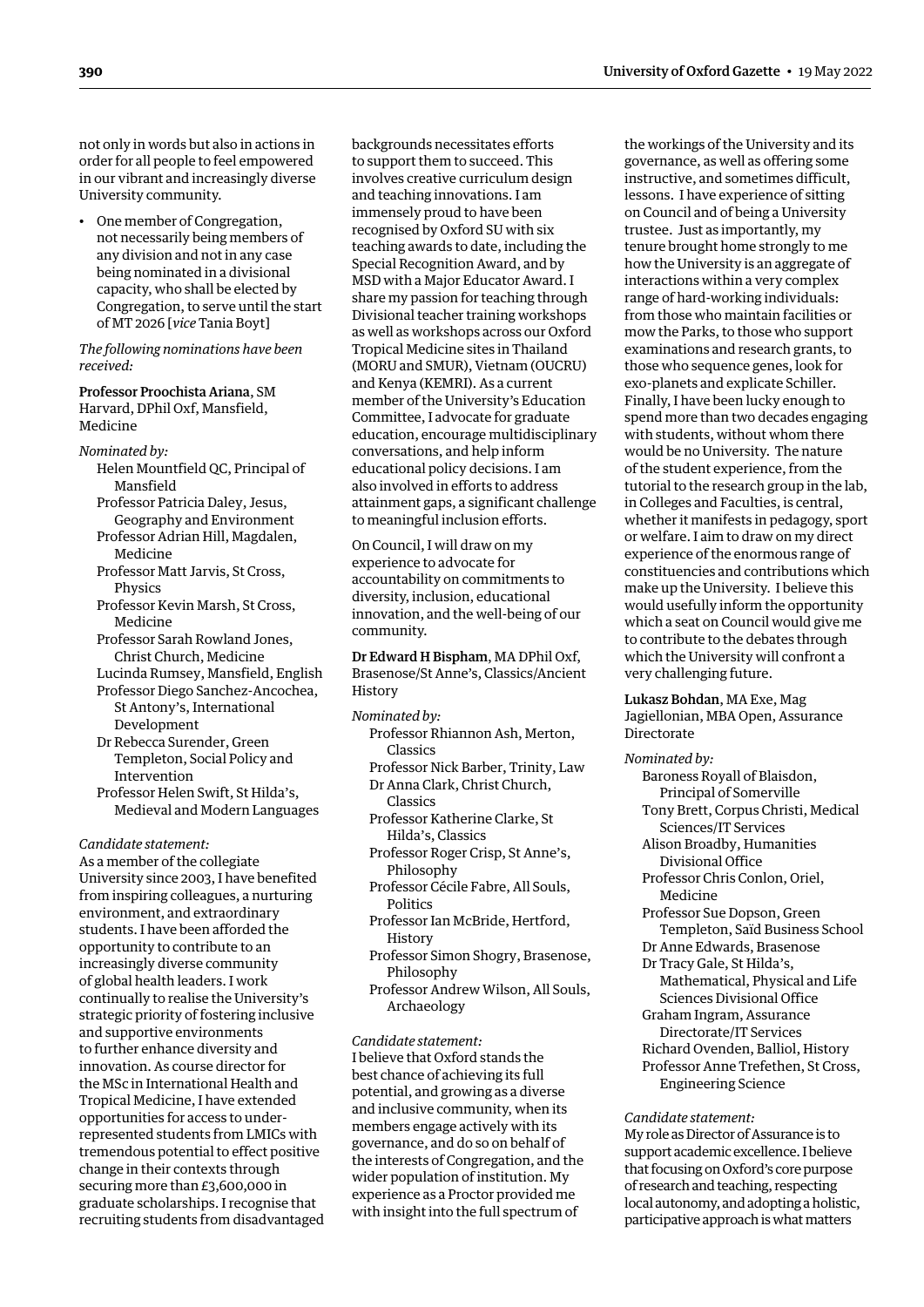<span id="page-12-0"></span>when delivering professional services. I demonstrated my pragmatic approach and my ability to collaborate for the common good most recently while leading on our COVID-19 response.

My experience covers 20 years as a Board advisor, governor/trustee and non-executive holding senior leaders to account in the private, public and charity sectors, including local government, the NHS, and academia. I have served on and supported numerous Boards, governing bodies and committees (e.g. IT/Digital, Estates, Finance, and Personnel). At Oxford, I support the Audit and Scrutiny Committee and have served on the Saïd Business School's subsidiary Board, the Saïd Finance Committee, and the Subsidiaries Subcommittee.

I am standing for the Council because I believe that professional services need to reach out and work closely with divisions, departments, faculties and Colleges to support them in delivering the University's academic mission. I also believe that Oxford's principle of democratic self-governance is one of its greatest strengths.

It would be a privilege to represent my constituency on the Council. It would further my understanding of Oxford so that I can support academic colleagues effectively. If elected, I would bring my professional insights to bear on the issues that affect Oxford and would champion the views of the Congregation, constructively challenging the University to do its best for all its constituencies.

Professor Sir Charles Godfray, MA Oxf, PhD Imp, Balliol, Oxford Martin School

- *Nominated by:*
	- Dame Helen Ghosh, Principal of Balliol
	- Professor Patricia Clavin, Worcester, **History**
	- Professor Tim Coulson, Jesus, Biology

Professor Patrick Grant,

- St Catherine's, Materials Professor Dame Angela McLean,
	- All Souls
- Professor Dame Sarah Whatmore, Keble, Geography

# *Candidate statement:*

This is both an exciting and challenging time for the University. Research across the whole university during the pandemic has highlighted the critical role of Oxford and other research-intensive universities in

addressing the most pressing issues facing the nation and the world. There are great opportunities to build on our existing strengths and create capacity in new areas. But we also face difficult challenges, perhaps the most important being supporting the people who work here, our human capital, the University's most precious resource. The Oxford area is one of the most expensive regions of the country to live in causing significant problems for both academic and nonacademic staff; the continuing saga of USS pension reforms raises numerous worrying issues, both now and for the future; and we need to translate the University's commitments on equality and diversity into more measures that make a difference to people in their working lives. We also face challenges in improving our students' experience of Oxford and learning lessons from the pandemic in exploring new ways of teaching and interacting. And we have hard choices to make in implementing the University's excellent net zero and sustainability goals. I would relish the opportunity of helping the University address these challenges and opportunities by joining Council. I am a biologist by background and am currently Director of the interdisciplinary Oxford Martin School within the Social Science Division.

# **Uncontested elections**

Nominations for these elections closed at 4pm on Thursday, 12 May 2022. As the number of nominations received is no more than sufficient to fill the following vacancies, the candidates nominated below shall be deemed to be duly elected as of Thursday, 12 May 2022 (as per Congregation regulations 2 of 2002, regulations 8.2 (3) and 8.2 (6); Council Regulations 17 of 2002, regulations 22 and 26; and Council Regulations 19 of 2002, regulations 40 and 44). For the purposes of elections, academic standing is as defined in Council Regulations 22 of 2002, Part 2: Academic Precedence and Standing, made by Council on 26 June 2002.

# **Committees reporting to Council or one of its main committees**

# PREVENT STEERING GROUP

• Five members of Congregation elected by Congregation to serve until the start of MT 2025 [*vice* Dr Liam Gearon, Harris Manchester; Dr Eveline D James, Business Administration; Dr J B Katz, St Anne's; The Revd Canon Dr Judith D Maltby, Corpus Christi; and Professor Lucia Zedner, All Souls]

*The following nominations have been received:*

Dr Liam Francis Gearon, BA MA Lanc, MPhil Exe, PhD Sur, Harris Manchester, Department of Education

*Nominated by:*

Dame Helen Ghosh, Master of Balliol Professor Jane Shaw, Principal of Harris Manchester Professor Henry Woudhuysen, Rector of Lincoln Professor Maggie Snowling, President of St John's Professor Lucie Cluver, Nuffield Professor Sibel Erduran, St Cross Professor Therese Hopfenbeck, Kellogg Professor Charles Hulme, Brasenose

# Roscoe J Hastings, BSc Sheff, MSc Birk, Saïd Business School

# *Nominated by:*

- Dr Gillian Hamnett, Brasenose, Academic Administration Division
- Dr Pegram Harrison, Brasenose, Saïd Business School
- Jenny Hayward, Economics
- Jessica Hodgson, Saïd Business School
- Dr Jonathan Reynolds, Green Templeton, Saïd Business School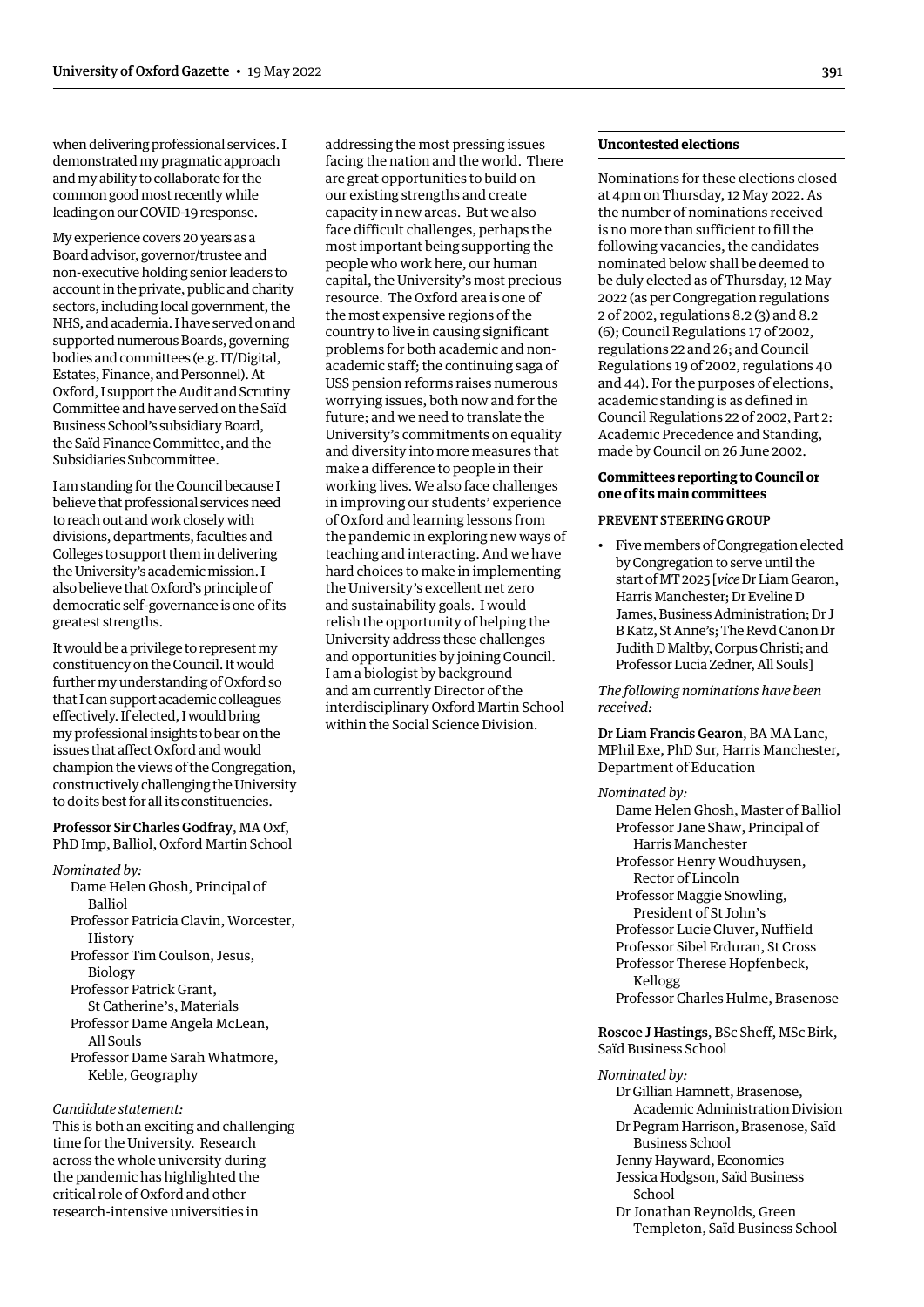<span id="page-13-0"></span>Dr J B Katz, MA DPhil Oxf, St Anne's

*Nominated by:* 

Professor John Vickers, Warden of All Souls John Bowers, Principal of Brasenose

Helen King, Principal of St Anne's Cécile Fabre, Fellow of All Souls

# **Divisional Boards**

# MATHEMATICAL, PHYSICAL AND LIFE SCIENCES BOARD

• One person elected by and from among the members of the Faculty of Mathematics to serve until the start of MT 2024 [*vice* Professor Balázs Szendrői]

*The following nomination has been received:*

Professor Rama Cont, BSc Ecole Polytechnique, MSc ENS Paris, Doctorat Paris XI, Habil Paris VI, St Hugh's, Mathematical Institute

*Nominated by:* Professor Michael Giles, St Hugh's Professor James Sparks, Oriel Professor Endre Süli, Worcester Professor Balázs Szendrői, St Peter's

# SOCIAL SCIENCES BOARD

• One member elected by and from the academic members of the Faculty of Law, to serve until the start of MT 2024

*The following nomination has been received:*

Professor D P Nolan, BCL MA Oxf, Worcester, Faculty of Law

*Nominated by:* Nick Barber, Trinity, Law

- Professor Sanja Bogojevic, Lady Margaret Hall, Law
- Professor Mary Bosworth, St Cross, Law
- Professor Ruth Chang, University College, Law
- Professor Luca Enriques, Jesus, Law Professor Wolfgang Ernst, All Souls,
	- Law
- Professor Ben McFarlane, St John's, Law
- Professor Jennifer Payne, Merton, Law
- Professor Catherine Redgwell, All Souls, Law
- Kristin Van Zwieten, Harris Manchester, Law

• One member elected by and from the academic members of the Department of Politics and International Relations, to serve until the start of MT 2024

*The following nomination has been received:*

Professor David Doyle, BBS, MA, PhD Dub City, St Hugh's, Department of Politics and International Relations

*Nominated by:* Ben Ansell, Nuffield, Politics and

- International Relations Daniel Butt, Balliol, Politics and International Relations
- Richard Caplan, Linacre, Politics and International Relations
- Dominic Johnson, St Antony's, Politics and International Relations
- Stathis Kalyvas, All Souls, Politics and International Relations
- Nicholas Owen, Queen's, Politics and International Relations
- Petra Schleiter, St Hilda's, Politics and International Relations
- Amia Srinivasan, All Souls, Politics and International Relations Zofia Stemplowska, Worcester,
- Politics and International Relations James Tilley, Jesus, Politics and
- International Relations
- One member elected by and from the academic members of the Saïd Business School, to serve until the start of MT 2024

*The following nomination has been received:*

Dr Jonathan Reynolds, MA Nott, MA Oxf, PhD Newc, Green Templeton, Saïd Business School

- *Nominated by:*
	- Professor Sir Michael Dixon, Principal of Green Templeton
	- Dr Richard Cuthbertson, Green Templeton, Management Studies
	- Professor Sue Dopson, Green Templeton, Management Studies
	- Professor Richard Whittington, New College, Management Studies

# **Faculty Boards**

# BOARD OF THE FACULTY OF ENGLISH LANGUAGE AND LITERATURE

• Four persons elected by and from the members of the Faculty of English Language and Literature, to serve until the start of MT 2024 [*vice* Dr Kate Kennedy, Dr Tess Somervell, Professor Lloyd Pratt and Professor Diane Purkiss]

*The following nominations have been received:*

Stefano Evangelista, BA East Ang, MA Lond, MA MSt DPhil Oxf, Trinity, Faculty of English

#### *Nominated by:*

Professor Marina Mackay, St Peter's Professor Helen Small, Merton Professor Emma Smith, Hertford Professor Marion Turner, Jesus

Dr Amy Lidster, BA Lond, MA UCL, PhD KCL, Jesus, Faculty of English

*Nominated by:*

Professor Marina Mackay, St Peter's Professor Helen Small, Merton Professor Emma Smith, Hertford Professor Marion Turner, Jesus

Dr Timothy Michael, BA NYU, MA PhD Harvard, MSt Oxf, Lincoln, Faculty of English

#### *Nominated by:*

Professor Marina Mackay, St Peter's Professor Helen Small, Merton Professor Emma Smith, Hertford Professor Marion Turner, Jesus

Dr David Russell, BA Oxf, MA PhD Princeton, Corpus Christi, Faculty of English

# *Nominated by:*

Professor Marina Mackay, St Peter's Professor Helen Small, Merton Professor Emma Smith, Hertford Professor Marion Turner, Jesus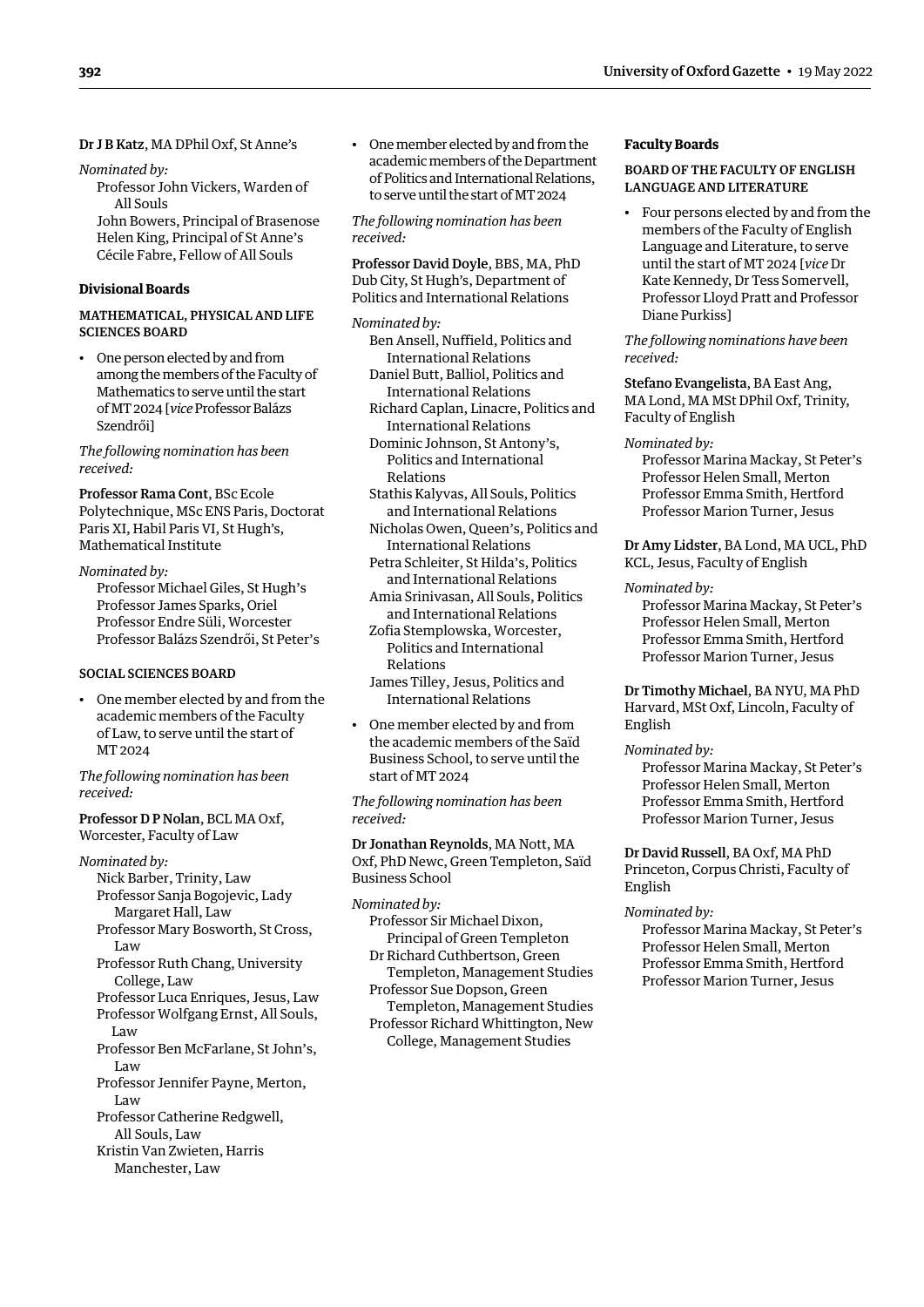# <span id="page-14-0"></span>BOARD OF THE FACULTY OF HISTORY

• Nine persons elected by and from among the members of the Faculty of History holding posts on the establishment or under the aegis of the board, one to serve until the start of MT 2023 [*vice* Professor Senia Paseta] and eight to serve until the start of MT 2024 [*vice* Professor George Garnett, Dr John-Paul Ghobrial, Dr Adrian Gregory, Dr Lucy Wooding, Professor Adam Smith, Professor David Priestland, Professor Richard Reid and Professor Sheilagh Ogilvie]

*The following nominations have been received:*

Professor J C Belich, BA MA Victoria New Zealand, DPhil Oxf, Balliol, Faculty of History

#### *Nominated by:*

Professor Robert Iliffe, Linacre Professor Ian McBride, Hertford Dr Richard Reid, St Cross Professor Adam Smith, University College

Professor Paul Betts, BA Haverford, MA PhD Chicago, St Antony's, Faculty of History

*Nominated by:*

Professor Robert Iliffe, Linacre Professor Ian McBride, Hertford Dr Richard Reid, St Cross Professor Adam Smith, University College

Professor John-Paul Ghobrial, BA Tufts, MPhil Oxf, MA PhD Princeton, Balliol, Faculty of History

*Nominated by:*

Professor Robert Iliffe, Linacre Professor Ian McBride, Hertford Dr Richard Reid, St Cross Professor Adam Smith, University College

Dr Helen Gittos, BA Newc, MSt DPhil Oxf, Balliol, Faculty of History

*Nominated by:*

Professor Robert Iliffe, Linacre Professor Ian McBride, Hertford Dr Richard Reid, St Cross Professor Adam Smith, University College

Dr Matthew Grimley, MA, DPhil Oxf, Merton, Faculty of History

#### *Nominated by:*

Professor Robert Iliffe, Linacre Professor Ian McBride, Hertford Dr Richard Reid, St Cross Professor Adam Smith, University College

Professor Sheilagh Ogilvie, MA Chicago, MA St Andrews, PhD Camb, All Souls, Faculty of History

*Nominated by:* Professor Robert Iliffe, Linacre Professor Ian McBride, Hertford Dr Richard Reid, St Cross Professor Adam Smith, University

College

# Professor David Priestland, MA DPhil Oxf, St Edmund Hall, Faculty of History

*Nominated by:*

Professor Robert Iliffe, Linacre Professor Ian McBride, Hertford Dr Richard Reid, St Cross Professor Adam Smith, University College

Professor Stephen Tuck, BA PhD Camb, Pembroke, Faculty of History

*Nominated by:* Professor Robert Iliffe, Linacre Professor Ian McBride, Hertford Dr Richard Reid, St Cross Professor Adam Smith, University College

Dr Lucy Wooding, MA DPhil Oxf, Lincoln, Faculty of History

*Nominated by:* Professor Robert Iliffe, Linacre Professor Ian McBride, Hertford Dr Richard Reid, St Cross Professor Adam Smith, University College

# BOARD OF THE FACULTY OF LAW

• One Ordinary Member elected by and from all members of the faculty as per regulation 10 of Council Regulations 19 of 2002, to serve until the start of MT 2025 [*vice* Dr Julie A Dickson]

*The following nomination has been received:*

Professor William J Swadling, BA CNAA, LLM Lond, Brasenose, Faculty of Law

# *Nominated by:*

Mindy Chen-Wishart, Merton, Law Andrew Dickinson, St Catherine's, Law Helen Scott, Lady Margaret Hall, Law

Kristin van Zwieten, Harris Manchester, Law

# BOARD OF THE FACULTY OF LINGUISTICS, PHILOLOGY AND PHONETICS

• Four persons elected by and from among the members of the Faculty of Linguistics, Philology and Phonetics to serve until the start of MT 2024 [*vice* Professor Wolfgang de Melo, Dr Elinor Payne, Dr Richard Ashdowne and Dr S Paoli]

*The following nominations have been received:*

Professor E Matthew Husband, MA Oxf, PhD Michigan State, St Hugh's, Faculty of Linguistics, Philology and Phonetics

*Nominated by:*

Dr Richard Ashdowne, University College

Professor Aditi Lahiri, Somerville Professor Elinor Payne, St Hilda's Professor Philomen Probert, Wolfson

Professor Aditi Lahiri, PhD Brown, PhD Calcutta, Somerville, Faculty of Linguistics, Philology and Phonetics

*Nominated by:*

Dr Daniel Altshuler, Jesus Professor Martin Maiden, Trinity Professor Philomen Probert, Wolfson Dr Sam Wolfe, St Catherine's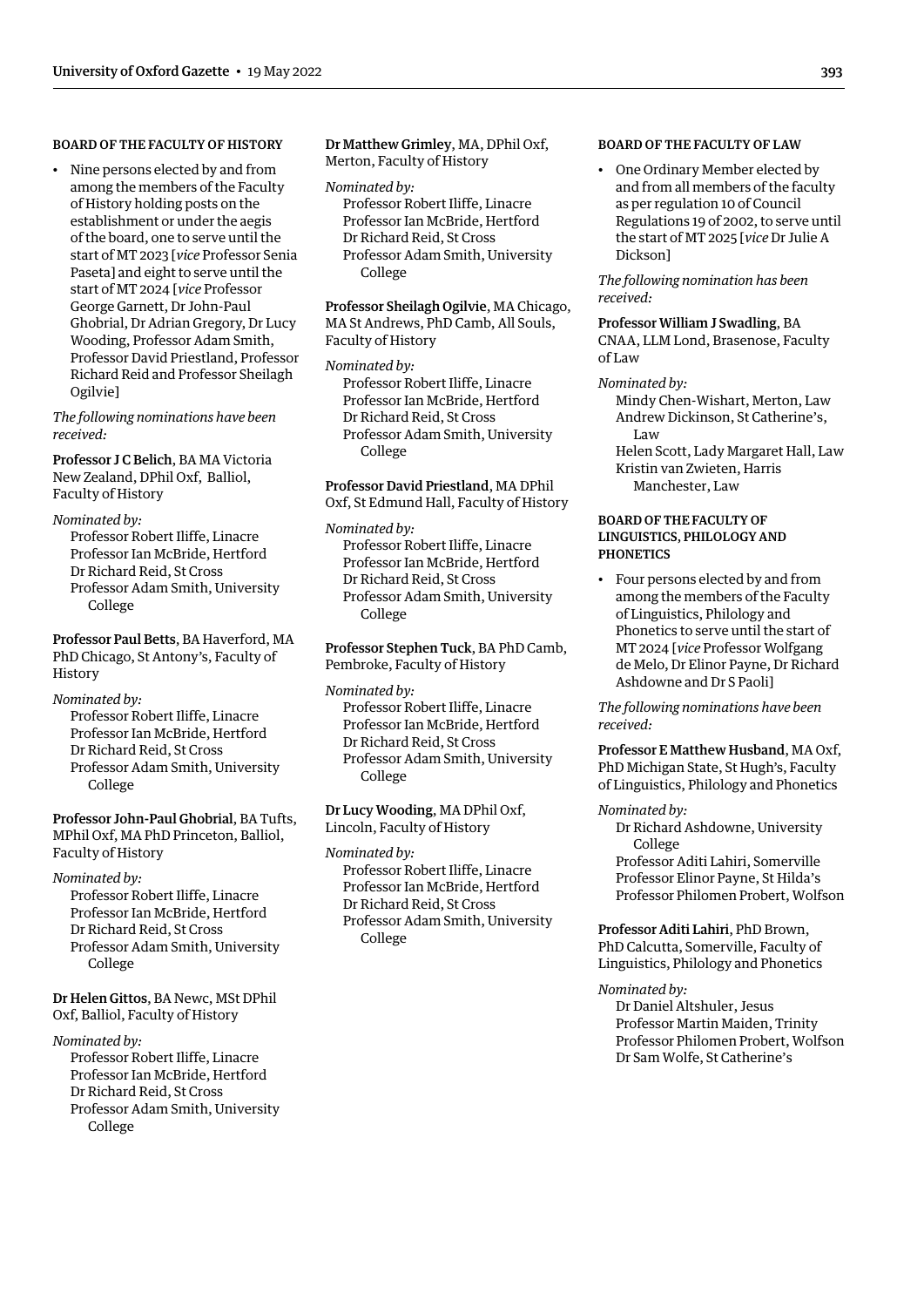<span id="page-15-0"></span>Professor Elinor Payne, MA Camb, MPhil, PhD, PGDip SOAS, St Hilda's, Faculty of Linguistics, Philology and Phonetics

*Nominated by:* Professor John Coleman, Wolfson Professor Matthew Husband, St Hugh's

Professor Martin Maiden, Trinity Dr Ros Temple, New College

# BOARD OF THE FACULTY OF ORIENTAL **STUDIES**

• Three persons elected by and from among the members of the Faculty of Oriental Studies to serve until the start of MT 2024 [*vice* Professor Diwakar Acharya, Professor Asli Niyazioglu and Professor Dirk Meyer]

*The following nominations have been received:*

# Professor Diwakar Acharya, MA Benares, PhD Hamburg, All Souls, Faculty of Oriental Studies

*Nominated by:*

Professor Henrietta Harrison, Pembroke Professor Edmund Herzig, Wadham Professor David Rechter, Brasenose Professor Zeynep Yürekli, Wolfson

Professor Dirk Meyer, MA Oxf, DRS PhD Leiden, Queens, Faculty of Oriental Studies

## *Nominated by:*

Professor Henrietta Harrison, Pembroke Professor Edmund Herzig, Wadham Professor David Rechter, Brasenose Professor Zeynep Yürekli, Wolfson

Professor Yuhan Sohrab-Dinshaw Vevaina, BA Tufts, PhD Harvard, Wolfson, Faculty of Oriental Studies

*Nominated by:* Professor Henrietta Harrison, Pembroke Professor Edmund Herzig, Wadham Professor David Rechter, Brasenose Professor Zeynep Yürekli, Wolfson

#### BOARD OF THE FACULTY OF PHILOSOPHY

• Four persons elected by and from among the members of the Faculty of Philosophy to serve until the start of MT 2024 [*vice* Professor Hilary Greaves, Professor Philipp Koralus, Professor Stephen Mulhall and Professor Mark Wrathall]

*The following nominations have been received:*

Professor Alison Hills, BA MPhil PhD Camb, St John's, Faculty of Philosophy

*Nominated by:* Professor Ursula Coope, Keble

Professor Ofra Magidor, Magdalen Professor Stephen Mulhall, New College Professor Christopher Timpson, Brasenose

Dr Philipp Koralus, BA Pomona, MA Oxf, PhD Princeton, St Catherine's, Faculty of Philosophy

*Nominated by:*

Professor Ursula Coope, Keble Professor Ofra Magidor, Magdalen Professor Stephen Mulhall, New College Professor Christopher Timpson, Brasenose

Professor Mark Wrathall, PhD Berkeley, JD Harvard, Corpus Christi, Faculty of Philosophy

- *Nominated by:*
	- Professor Ursula Coope, Keble Professor Ofra Magidor, Magdalen
	- Professor Stephen Mulhall, New
		- College
	- Professor Christopher Timpson, Brasenose

#### BOARD OF THE FACULTY OF THEOLOGY AND RELIGION

• Two persons elected by and from the members of the Faculty of Theology and Religion to serve until the start of MT 2024 [*vice* Professor Joshua Hordern and Professor Mark Wynn]

*The following nominations have been received:*

Professor Joshua Hordern, MA MSt PGDip Oxf, PhD Edin, Harris Manchester, Faculty of Theology and Religion

# *Nominated by:*

Professor Anna Abulafia, Lady Margaret Hall Dr Mary Marshall, St Benet's Hall Professor Jenn Strawbridge, Mansfield Professor William Wood, Oriel

Professor Mark Wynn, BA MPhil DPhil

Oxf, Oriel, Faculty of Theology and Religion

## *Nominated by:*

Professor Anna Abulafia, Lady Margaret Hall Dr Mary Marshall, St Benet's Hall Professor Jenn Strawbridge, Mansfield Professor William Wood, Oriel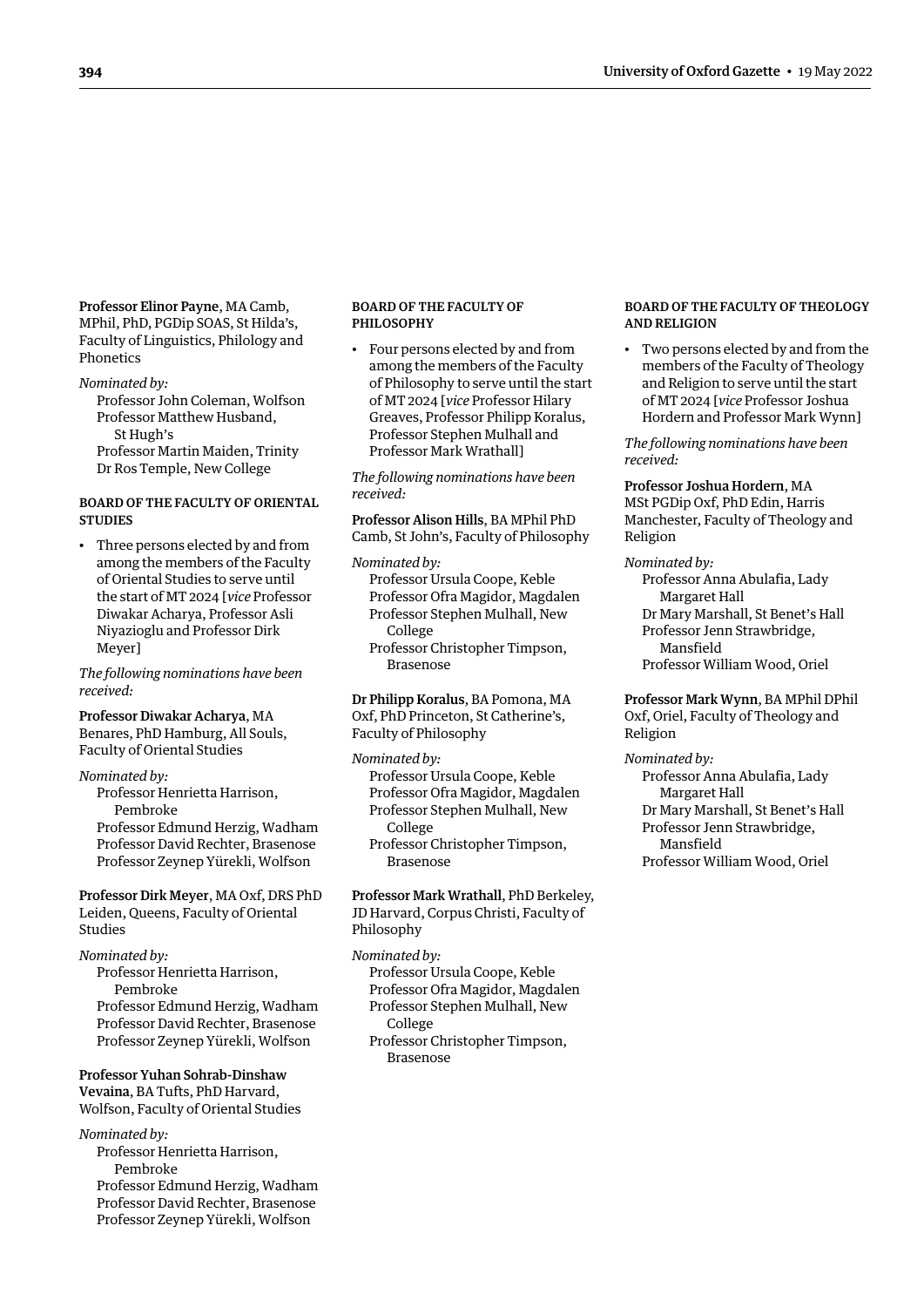# <span id="page-16-0"></span>**Lapsed vacancies**

As no or insufficient nominations were received, the following vacancies have now lapsed and, in accordance with the regulations, must remain vacant until an appointment is made jointly by the Proctors and the Vice- Chancellor. Any eligible member of Congregation who wishes to be considered for appointment to one of these vacancies is asked to contact the Elections Office (elections.office@admin.ox.ac.uk) by 9 June.

# **Council**

• One member of Congregation elected by Congregation from members of the faculties in the Divisions of Mathematical, Physical and Life Sciences and of Medical Sciences, to serve until the start of MT 2026 [*vice* Professor Fabian Essler]

# **Visitors of the Ashmolean Museum**

- One member of Congregation from the Medical Sciences Division elected by Congregation, to serve until the start of MT 2026 [*vice* Professor Martin Burton]
- One member of Congregation from the Mathematical, Physical and Life Sciences Division elected by Congregation, to serve until the start of MT 2026 [*vice* Professor Chris Lintott]

# **Nominations Committee**

• Two members of Congregation elected by Congregation, to serve until the start of MT 2025 [*vice* Professor Helen McShane and Professor James Naismith]

# **Nominating Committee for the Vice-Chancellorship**

• Two persons, not also being members of Council, elected by Congregation, to serve until the start of MT 2029 [*vice* Professor James Naismith and Dr Sam Wolfe]

# **Panel for constituting the Visitatorial Board under Statute XII Part C**

• Three members of Congregation required to engage in academic teaching and/or research either by their written contracts of employment or by established and agreed practice elected by Congregation, to serve until the start of MT 2026 [*vice* Professor Helen McShane, Dr Elizabeth Ewart and Dr Tom Sanders]

# **Prevent Steering Group**

• Two of five members of Congregation elected by Congregation to serve until the start of MT 2025 [*vice* Dr Liam Gearon, Harris Manchester; Dr Eveline D James, Business Administration; Dr J B Katz, St Anne's; The Revd Canon Dr Judith D Maltby, Corpus Christi; and Professor Lucia Zedner, All Souls]

# **Mathematical, Physical and Life Sciences Board**

- One person elected by and from among the members of the Faculty of Materials to serve until the start of MT 2026 [*vice* Professor Nicole Grobert]
- Two persons elected by and from among the members of the Faculty of Biology to serve until the start of MT 2026 [new positions]

# **Board of the Faculty of Law**

• One Official Member elected by all members of the faculty and from the persons qualified to be Official Members as per regulation 10 of Council Regulations 19 of 2002, to serve until the start of MT 2023 [*vice* Professor Catherine Redgwell]

# **Board of the Faculty of Linguistics, Philology and Phonetics**

• One of four persons elected by and from among the members of the Faculty of Linguistics, Philology and Phonetics to serve until the start of MT 2024 [*vice* Professor Wolfgang de Melo, Dr Elinor Payne, Dr Richard Ashdowne and Dr S Paoli]

# **Board of the Faculty of Philosophy**

• One of four persons elected by and from among the members of the Faculty of Philosophy to serve until the start of MT 2024 [*vice* Professor Hilary Greaves, Professor Philipp Koralus, Professor Stephen Mulhall, Professor Mark Wrathall]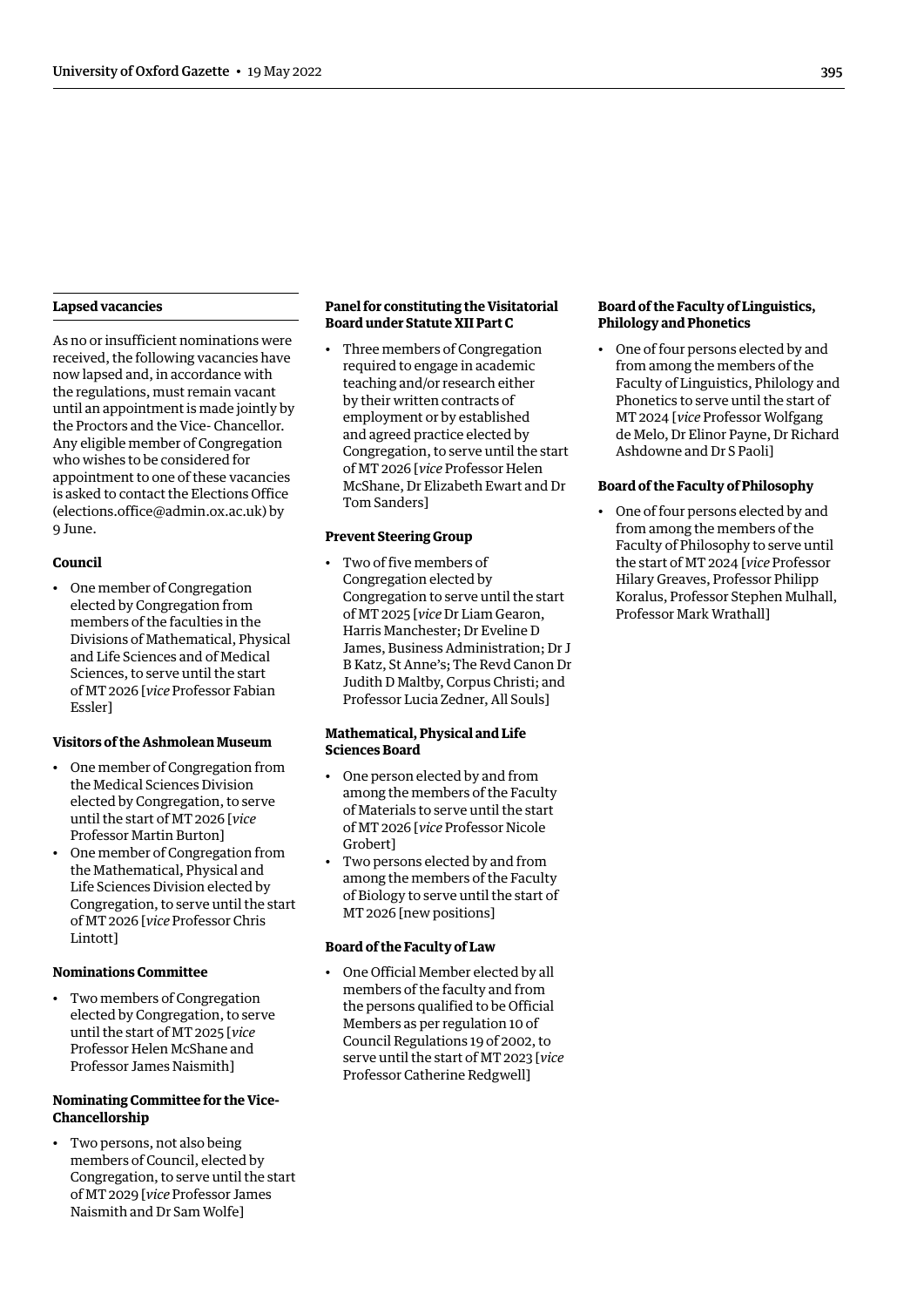# <span id="page-17-0"></span>Advertisements

*Email*: [gazette@admin.ox.ac.uk](mailto:gazette@admin.ox.ac.uk) *Web*: https:/[/gazette.web.ox.ac.uk/](https://gazette.web.ox.ac.uk/classified-advertising-gazette) [classified-advertising](https://gazette.web.ox.ac.uk/classified-advertising-gazette)-gazette

#### **Deadline**

Advertisements are to be received by noon on Wednesday of the week before publication (ie eight days before publication). Advertisements must be submitted online.

# **Publication**

The *Gazette* is only published online, except for library and archive copies. Charges for all adverts have been reduced to reflect this.

#### **Charges**

Non-commercial advertisers: £10 per insertion of up to 70 words, or £20 per insertion of 71–150 words.

Commercial advertisers: £20 per insertion of up to 70 words, or £40 per insertion of 71–150 words.

Advertisers may also purchase advertising space for a whole academic year (a minimum of eight insertions per term) at a discount of over 50% on the individual advertisement rate: £9.50 per insertion of up to 70 words, or £19 per insertion of 71–150 words.

See our website for examples of whether an advertisement is considered commercial or private: https:/[/gazette.](https://gazette.web.ox.ac.uk/classified-advertising-gazette) [web.ox.ac.uk/classified-advertising](https://gazette.web.ox.ac.uk/classified-advertising-gazette)gazette.

# **Online submission and payment**

Advertisements must be submitted and paid for online, using a credit card or debit card, through a secure website. For details, see https:/[/gazette.web.ox.ac.uk/](https://gazette.web.ox.ac.uk/classified-advertising-gazette) [classified-advertising](https://gazette.web.ox.ac.uk/classified-advertising-gazette)-gazette.

#### **Extracts from the terms and conditions of acceptance of advertisements** *General*

1. Advertisements are accepted for publication at the discretion of the editor of the *Gazette*.

*Note*. When an advertisement is received via the online shop, an acknowledgement will be emailed automatically to the email address provided by the advertiser. The sending of this acknowledgement does not constitute an acceptance of

the advertisement or an undertaking to publish the advertisement in the *Gazette*.

2. The right of the *Gazette* to edit an advertisement, in particular to abridge when necessary, is reserved.

3. Advertisements must be accompanied by the correct payment, and must be received by the deadline stated above. *No refund can be made for cancellation after the acceptance of advertisements*.

4. Once an advertisement has been submitted for publication, no change to the text can be accepted.

5. Voucher copies or cuttings cannot be supplied.

## *Charges*

6. Two separate charging arrangements will apply, for commercial and private advertisers. The rates applicable at any time will be published regularly in the *Gazette*, and may be obtained upon enquiry. The rates, and guidance on applicability of each rate, are also available online. The editor's decision regarding applicability of these rates to an individual advertiser will be final.

7. Particular arrangements apply to advertisers who declare their intention to advertise for a full academic year ("whole-year advertisers"), and receive a discount on their advertisements for doing so:

a. With effect from January 2022, whole-year advertisers must pay for the year's advertisements upfront via the University's online shop and may opt for 24 insertions (8 per term), 27 insertions (9 per term) or 34 insertions (all issues).

b. Whole-year advertisers whose arrangements were entered into before January 2022 may only withdraw their advertisements partway through the year upon payment of the difference between the discounted rate and the standard rate for each advertisement which has already been published. If such payment is not received by the University of Oxford, the advertiser remains liable for the number of insertions and the discounted rate originally agreed.

#### *Disclaimer*

8. The University of Oxford accepts no responsibility for the content of any advertisement published in the *Gazette*. Readers should note that the inclusion of any advertisement in no way implies approval or recommendation of either the terms of any offer contained in it or of the advertiser by the University of Oxford.

#### *Advertisers' Warranty and Indemnity*

14. The advertiser warrants:

a. Not to discriminate against any respondents to an advertisement published in the *Gazette* on the basis of their gender, sexual orientation, marital or civil partner status, gender reassignment, race, religion or belief, colour, nationality, ethnic or national origin, disability, age, or pregnancy.

b. That the advertisement does not contravene any current legislation, rules, regulations or applicable codes of practice.

c. That it is not in any way illegal or defamatory or a breach of copyright or an infringement of any other person's intellectual property or other rights.

*You are advised to view our full Terms and Conditions of acceptance of advertisements. Submission of an advertisement implies acceptance of our terms and conditions, which may be found at [https://gazette.web.ox.ac.uk/terms-and](https://gazette.web.ox.ac.uk/terms-and-conditions-acceptance-advertisements)[conditions-acceptance-advertisements,](https://gazette.web.ox.ac.uk/terms-and-conditions-acceptance-advertisements) and may also be obtained on application to [gazette@admin.ox.ac.uk.](mailto:gazette@admin.ox.ac.uk)*

## **Miscellaneous**

The Anchor Pub and Grill. Great ribs, steaks, burgers and wings all cooked over charcoal. Barefoot cakes. Awesome cocktails, a big wine list and a huge heated terrace. Open: Weds–Sat noon– 9pm; Sun noon–7pm. Contact: 2 Hayfield Rd, Oxford OX2 6TT, 01865 510282 or [info@theanchoroxford.com.](mailto:info@theanchoroxford.com)

St Giles' Parish Rooms for hire. Ideally located close to the city centre at 10 Woodstock Rd OX2 6HT. There is a main hall and a meeting room that can be hired together or separately, and full kitchen facilities. For enquiries regarding availability and to arrange a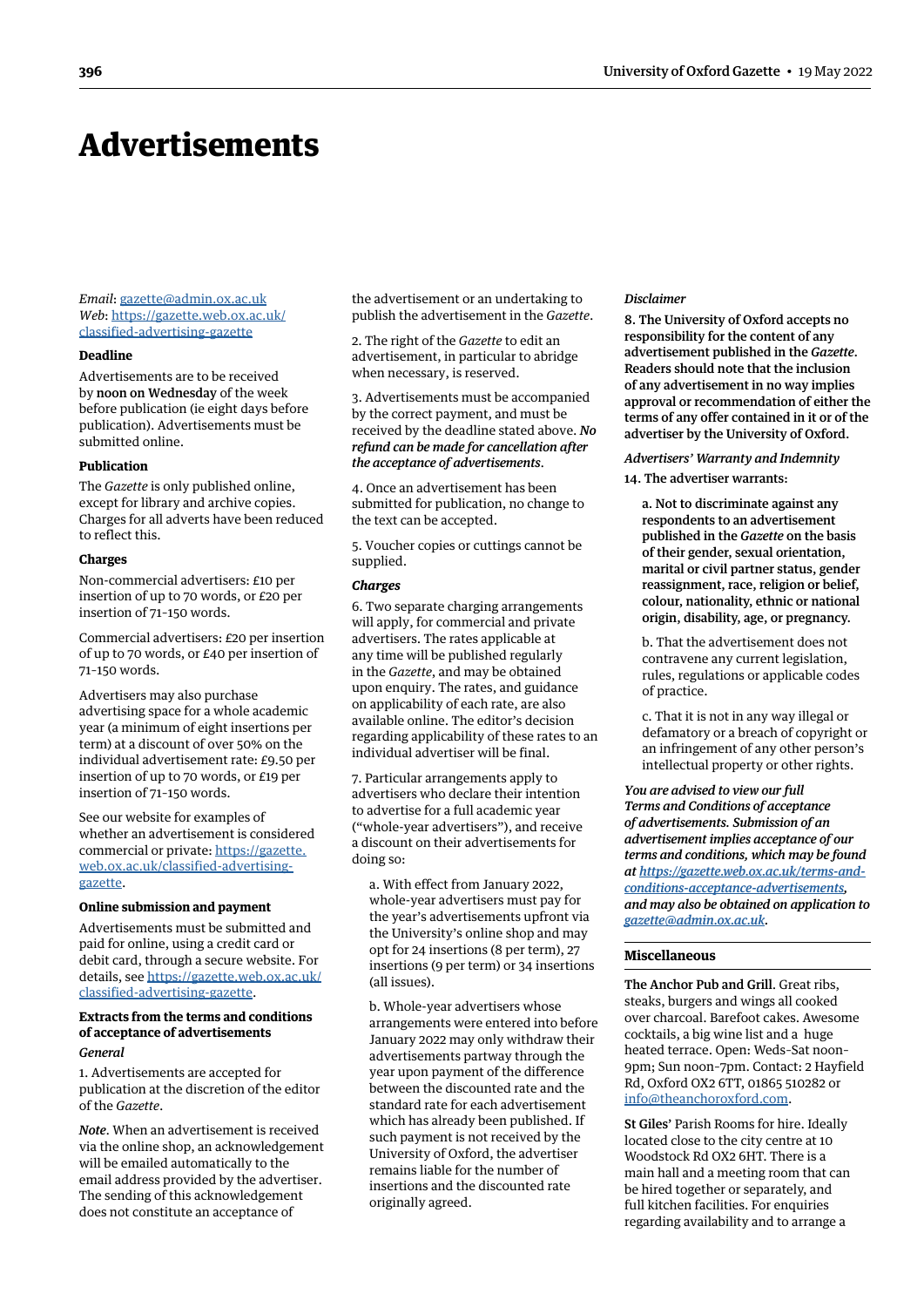site visit, contact Meg Peacock, Benefice Manager: 07776 588712 or [sgsm.benefice.](mailto:sgsm.benefice.manager@gmail.com) [manager@gmail.com.](mailto:sgsm.benefice.manager@gmail.com)

# **Research participants sought**

Research volunteers needed for study in Oxford. We are looking for healthy men and women aged 18–65 years interested in taking part in our study to investigate the effect that specific dietary nutrients (eg sugars, fats) have on liver metabolism and function. More information: contact Louise Dennis at the Oxford Centre for Diabetes, Endocrinology and Metabolism (01865 857203 or [louise.dennis@ocdem.](mailto:louise.dennis@ocdem.ox.ac.uk) [ox.ac.uk\)](mailto:louise.dennis@ocdem.ox.ac.uk).

#### **Groups and societies**

The Oxford University Newcomers' Club is run by volunteers and supported by the University. Our aim is to welcome all partners of graduate students, academics, visiting scholars and staff members, especially those who have recently arrived. As a globally diverse and inclusive group, we offer a warm and friendly environment in which to meet others in Oxford. We also provide information, both general and of special interest, and many opportunities to share experiences as well as to take part in organised events and activities. Please go to our website, [www.newcomers.ox.ac.](http://www.newcomers.ox.ac.uk) [uk,](http://www.newcomers.ox.ac.uk) for more information and up to date details of all our activities.

#### **Sell your unwanted books**

Sell your unwanted books at competitive prices. If you need extra space or are clearing college rooms, a home or an office, we would be keen to quote for books and CDs. Rare items and collections of 75 or more wanted if in VG condition; academic and non-academic subjects. We can view and collect. Contact Graham Nelson at History Bookshop Ltd on 01451 821660 or [sales@historybookshop.com.](mailto:sales@historybookshop.com)

# **Antiques bought and sold**

Antiques wanted and for sale – quality antiques such as furniture, fire guards, grates and related items, silver, pictures, china and objets d'art. Please contact Greenway Antiques of Witney, 90 Corn Street, Witney OX28 6BU on 01993 705026 or 07831 585014 or email [jean\\_greenway@](mailto:jean_greenway@hotmail.com) [hotmail.com](mailto:jean_greenway@hotmail.com).

# **Services offered**

Secure storage and shredding. Experts on packing, posting/mailing and shipping. Help to navigate customs regulations, free collection in Oxford and student

discounts. HD-quality printing up to A0 – quick turnaround time, and many binding solutions. High Street postal address – never miss another delivery! Contact or visit: Mail Boxes Etc, 266 Banbury Rd, Oxford (tel: 01865 514655; email: [info@mbesummertown.co.uk\)](mailto:info@mbesummertown.co.uk). Also at 94 London Rd, Oxford (tel: 01865 741729; email: [info@mbeheadington.](mailto:info@mbeheadington.co.uk) [co.uk\)](mailto:info@mbeheadington.co.uk).

## Oxford's low-cost packing and shipping

experts. Specialised in packing and shipping books, clothing, computers, musical instruments, fragile laboratory equipment, rowing oars, valuable paintings or other household items, we specialise in custom packing and worldwide delivery by road, sea and air. Pack & Send, 3 Botley Rd, Oxford, OX2 0AA. Tel: 01865 260610. Email: [oxford@](mailto:oxford@packsend.co.uk) [packsend.co.uk.](mailto:oxford@packsend.co.uk)

TGM Cars: airport transfer/chauffeur service. If you are looking for a reliable and experienced transfer service I would be happy to discuss your needs. Last year I handled 328 airport transfers successfully and I have over 20 years' experience. Account customers welcome and all major credit cards accepted. Comfortable and reliable Heathrow service. Contact Tim Middleton. Tel: 07751 808763 or email: [timothy.](mailto:timothy.middleton2@btopenworld.com) [middleton2@btopenworld.com.](mailto:timothy.middleton2@btopenworld.com)

Experienced writing and editing assistance for manuscripts at any stage of the process, from formulating an outline to constructing and submitting an article, or guiding formal book proposals and reviewing pre-submission books. Working in social sciences and humanities, with particular experience in international conflict, violent insurgencies, democracy and related areas. Deadlines and confidentiality respected. Further enquiries: contact [oxfedit22@gmail.com.](mailto:oxfedit22@gmail.com)

## **Situations vacant**

Would you like a few hours each week working front of house in a foodie pub in Wytham? Beautiful location, fabulous food, travel assistance and generous pay! Wine and food lovers especially welcome. Please email [info@whitehartwytham.](mailto:info@whitehartwytham.com) [com](mailto:info@whitehartwytham.com).

Scholarship and Christianity in Oxford seeks to appoint a part-time Junior Dean in our student accommodation in Headington. The post requires 15 hrs pw; accommodation provided in addition to monthly stipend. Preferred application deadline is 27 May with a variable starting date of 6 Jun or 15 Aug, depending on availability of the applicant. More details

and application instructions: [www.scio-uk.org/about/vacancies.](https://www.scio-uk.org/about/vacancies/)

#### **Flats to let**

1-bedroom flat for rent, Upper Wolvercote. A top-floor unfurnished flat with recently renovated kitchen and d/w. Gas ch. Good storage. Suit professional. Available from Jul; £895 pcm. Contact: 07762 019373.

#### **Accommodation offered**

#### Visiting academics welcomed as

paying guests for short or long stays in comfortable home of retired academic couple. Situated in quiet, leafy close in north Oxford within easy distance of main University buildings, town centre, river, shops and restaurants. Rooms have free TV, Wi-Fi, refrigerator, microwave, kettle, tea, coffee, central heating. Linen, cleaning, breakfast all included in the very moderate terms. Email: [DVL23@](mailto:DVL23@me.com) [me.com](mailto:DVL23@me.com).

Friendly family offer large double room suit anyone linked to Oxford University. 18th-century farmhouse, log fires, horses, dogs, beautiful countryside. Near Woodstock; 10 mins to Oxford. Ideal for studying. Contact: [shena.guild@](mailto:shena.guild@btinternet.com) [btinternet.com](mailto:shena.guild@btinternet.com)

Large, quiet room in family home in peaceful Summertown side street. Own bathroom and kitchen facilities. Close to shops, library, gym, tennis courts. 10 mins by bus or bike from city centre. Offered for 3 months from July. Pictures on request. £175 pw including all bills. Would suit visiting academic. Contact: [williamunderhill@gmail.com.](mailto:williamunderhill@gmail.com)

#### **Self-catering apartments**

Visiting Oxford? Studio, 1-, 2- and 3-bed properties conveniently located for various colleges and University departments. Available from 1 week to several months. Apartments are serviced, with linen provided and all bills included. Details, location maps andphotos can be found on our website at [www.](http://www.shortletspace.co.uk) [shortletspace.co.uk](http://www.shortletspace.co.uk). Contact us by email on [stay@shortletspace.co.uk](mailto:stay@shortletspace.co.uk) or call us on 01993 811711.

#### **Holiday lets**

Peaceful rural cottage in Dorset for weekly or longer lets. 2 bedrooms, sleeps 2–4. Availability most of summer/ autumn. Stunning views. Wheelchair accessible. Check out the website and book: [www.stablescottagedorset.co.uk](http://www.stablescottagedorset.co.uk).